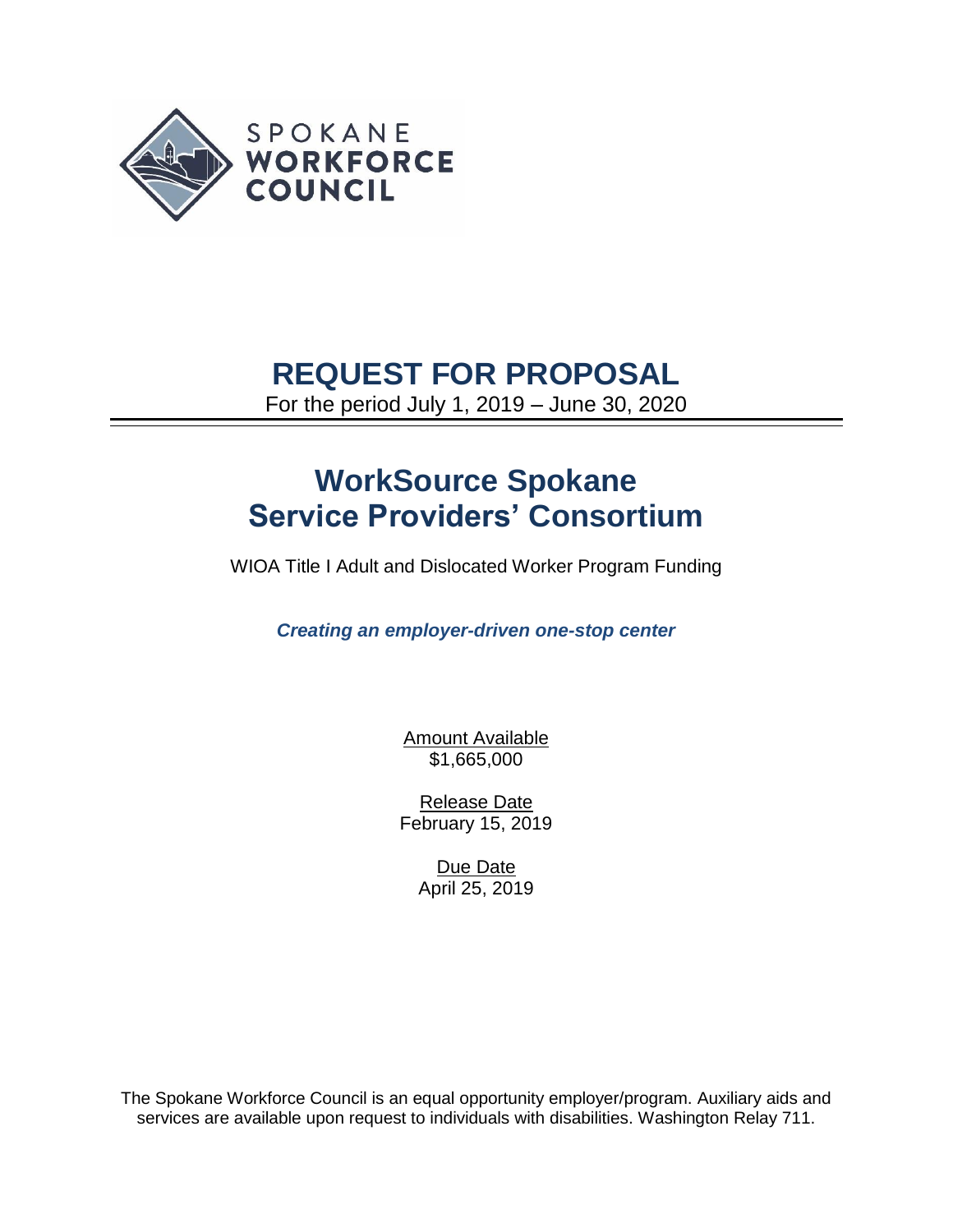

## **Request for Proposal Contents**

## **Section I: Purpose and Terms**

- Overview
- Technical Details
- Eligible Applicants

## **Section II: Workforce System Background Information**

- SWC and Workforce Development Area Overview
- Goals for Workforce Development Area 2016-2020
- SWC Roles and Responsibilities under WIOA

## **Section III: Fund Source Information**

• Workforce Innovation and Opportunity Act Funding Overview

## **Section IV: Evaluation and Selection Process**

#### **Section V: Timeline**

#### **Section VI: Estimated Award**

#### **Section VII: Design**

- A. Integrated Service Delivery
- B. WorkSource Spokane Overview
- C. WorkSource Spokane Functional Teams & Goals for PY19-20
- D. Serving Veterans and Their Families
- E. Rapid Response
- F. Functional Leadership
- G. Program, Leaseholder and Operator Responsibilities
- H. WorkSource Campus Hours of Operation and Closures
- I. Overview of WorkSource Campus
	- o WorkSource Spokane
	- o Next Generation Zone
	- o EnVision Center
	- o Talent Solutions Center
- J. Other Affiliated Sites
- K. Performance Metrics

#### **Section VIII: Submission Information and Requirements**

- General Submission Information
- Proposal Checklist
- RFP Questions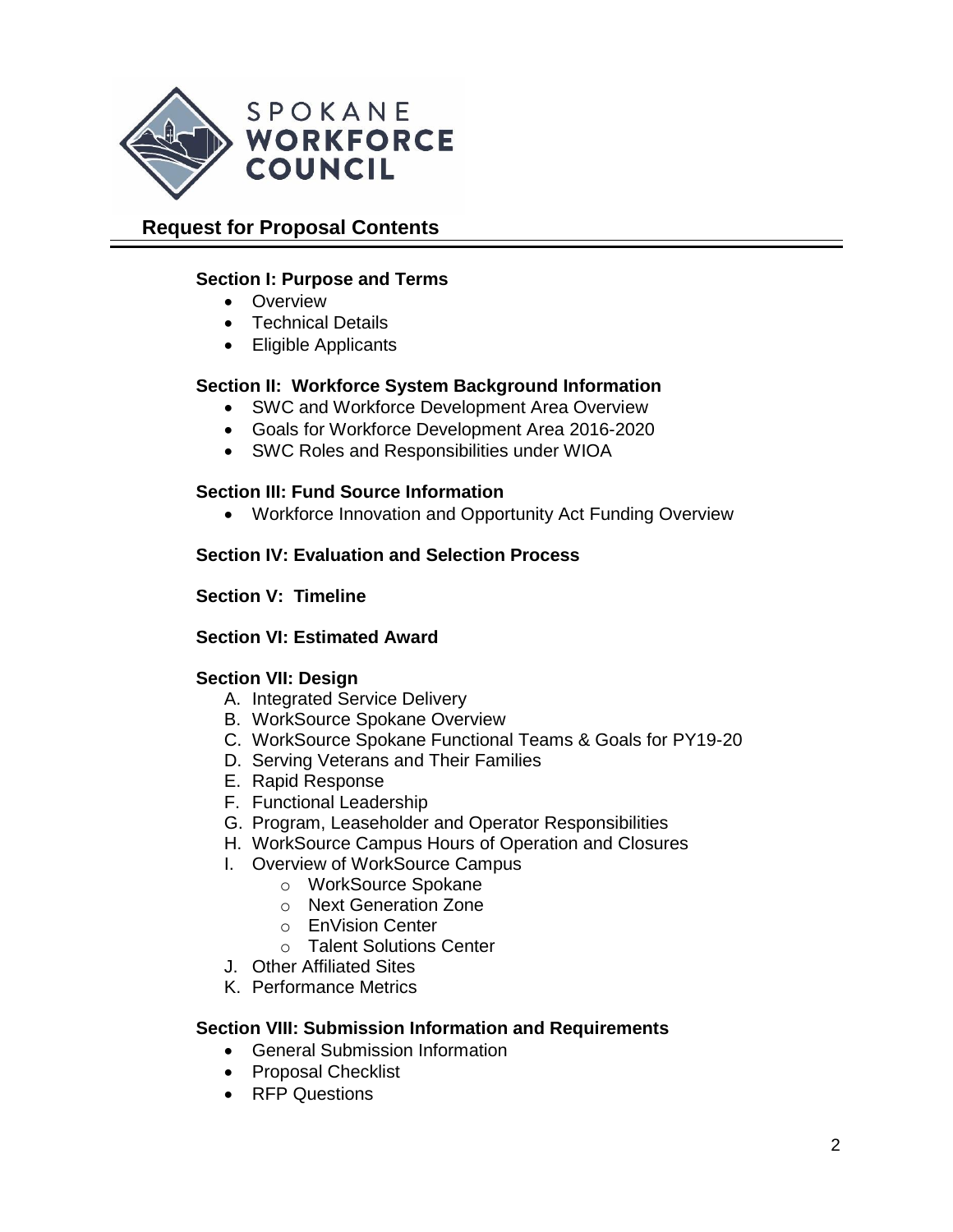

## *SECTION I: PURPOSE AND TERMS*

#### **Overview**

The Spokane Area Workforce Development Council, DBA [Spokane Workforce Council](https://wdcspokane.com/) (SWC), is soliciting proposals to identify a consortium to deliver [Workforce Innovation and](https://www.doleta.gov/wioa/)  [Opportunity Act](https://www.doleta.gov/wioa/) (WIOA) Title I Adult and Dislocated Worker services a[t WorkSource Spokane](https://worksourcewa.com/) in a manner designed to meet the needs of local employers. Unlike typical Adult and Dislocated Worker program Requests for Proposal (RFP), this RFP is designed to identify a consortium capable of offering WIOA Title I services in a functional team model, which is accomplished by grouping services by **service level** - Basic Career, Individualized Career, and Training – rather than by program or agency. Within the three service levels, teams are designed to meet the needs of customers while services are designed to ensure job-seeking customers are ready to begin work and meet the needs of the regional economy.

The functional team model is described in more detail throughout this RFP, but in summary, functional teams at WorkSource Spokane include the Home Team (Welcome & Career Coaching – WIOA Basic Career services); Continuous Engagement Team (WIOA Individualized Career and Training services); Workshop Team (WIOA Basic Career and Individualized Career services); Skill Discovery and Assessment Team (WIOA Basic Career and Individualized Career services); and Financial Aid and Resource Management Team (financial management and support). See Section VII – Design for more information about each team.

Consortia bidding on this RFP will be responsible for proposing how they would use WIOA Adult and Dislocated Worker funding to serve eligible individuals while working with [WIOA](https://www.doleta.gov/wioa/Docs/WIOA_OneStop_FactSheet.pdf)[required partners.](https://www.doleta.gov/wioa/Docs/WIOA_OneStop_FactSheet.pdf) Detailed information regarding existing and required partners at WorkSource Spokane can be found in the [Spokane WorkSource System Memorandum of](https://wdcspokane.com/plans-mous)  [Understanding.](https://wdcspokane.com/plans-mous)

The SWC encourages bidders to think of WIOA Title I consortium agencies as members of a larger WorkSource Consortium which includes required and leveraged partners. While WIOA Title I funding is critical to WorkSource operations – Title I constitutes approximately 25% of the overall WorkSource budget - and WIOA law governs WorkSource one-stop operations, the larger WorkSource Consortium makes integrated service delivery possible. As such, bidders will be asked to provide an assurance that on-site/required partners will be contributing members at WorkSource Spokane and their funding streams will be honored, including programmatic goals.

Services funded via this RFP will be delivered at WorkSource Spokane, a comprehensive American Job Center located at 130 S. Arthur St. (first floor) in Spokane, WA. WorkSource is located on the WorkSource Campus consisting of WorkSource Spokane, Next Generation [Zone,](https://nextgenzone.org/) [Talent Solutions Center,](https://wdcspokane.com/rfps) and [EnVision Center.](https://my.spokanecity.org/news/stories/2018/10/24/envision-center-opening-in-january/) We are concurrently seeking a WorkSource operator to lead WorkSource Spokane, as well as the talent solutions team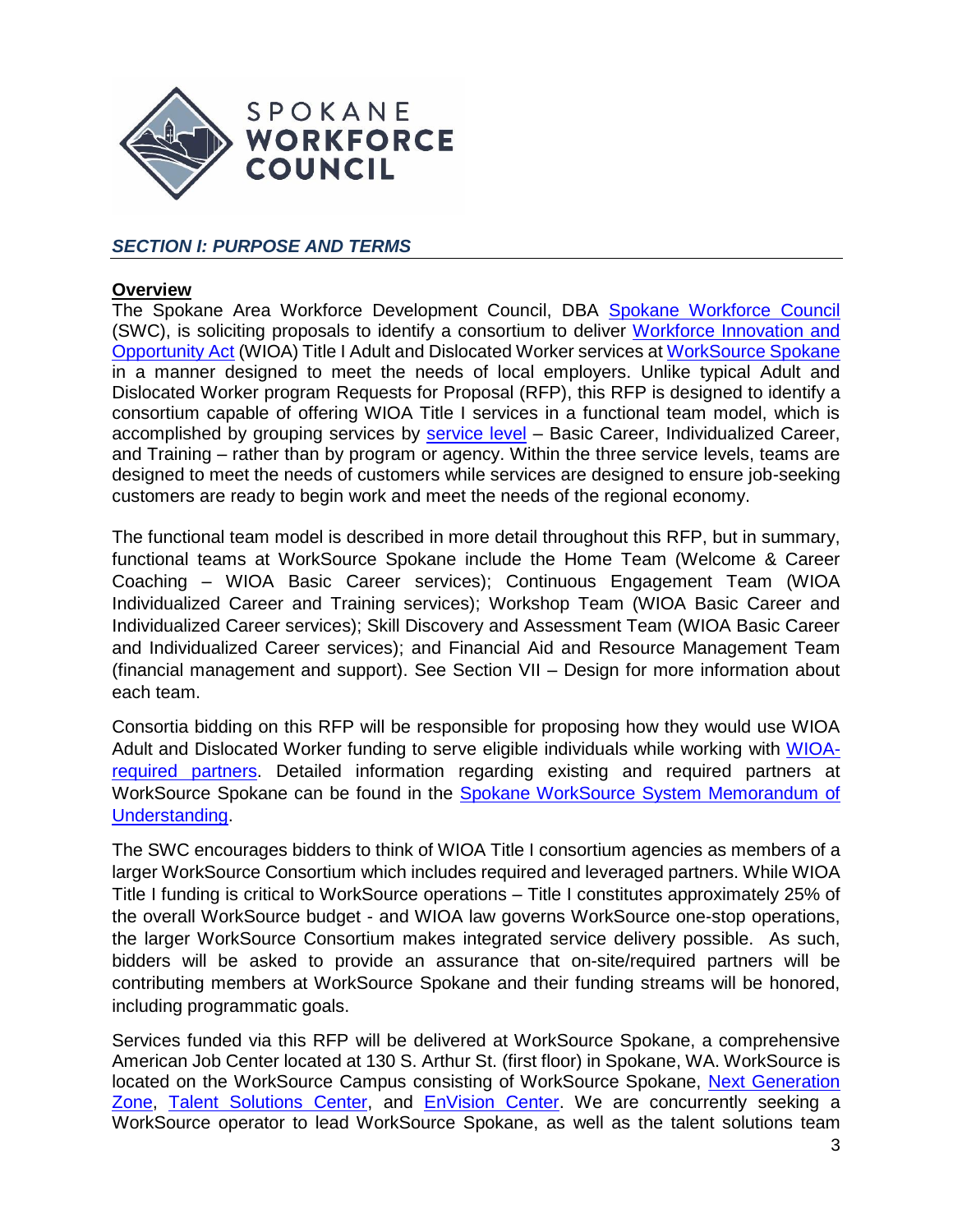responsible for business services. Bidding consortia should review the [WorkSource Campus](https://wdcspokane.com/rfps)  [Operations RFP](https://wdcspokane.com/rfps) and [Talent Solutions RFP](https://wdcspokane.com/rfps) for additional information.

The funding associated with this RFP will wholly or partially support management and program staff representing two or more agencies working together to provide job seeker services in a functionally integrated model. By bidding on funding through this RFP, consortia agree WorkSource Spokane will be managed by the [WorkSource operator,](https://wdcspokane.com/core/files/wdcspokane/uploads/files/One%20Stop%20Operator%20R1.pdf) and that all staff funded using Title I will be located at WorkSource Spokane, excluding staff located at Fairchild Air Force Base (see Section VII – Design), unless otherwise proposed by the consortium and approved by the SWC.

It is the intent of the SWC that beginning in Program Year July 2019-June 2020 (PY19-20) all WorkSource Spokane staff will use WorkSource business cards, shared branding and email addresses specific to WorkSource Spokane (example: @worksourcespokane.org). The SWC will negotiate the process with the selected consortium, but we encourage bidding consortia to begin working with their respective agencies to assure unified branding.

#### **Technical Details**

As will be addressed in contracts with selected agencies, this funding can only be used to support the goals and services outlined in this RFP. Awarded funding may not be used to support any work specific to the agency or advance individual agency goals without prior approval from the SWC.

Performance measures and additional deliverables for the contract will be negotiated following the award announcement and will be included in the contract. Contracts resulting from this RFP are anticipated to begin July 1, 2019 and end June 30, 2020. All contracts will be cost reimbursable (profit must be negotiated with the SWC), and will be one-year agreements. The SWC reserves the right to extend contracts up to two times, resulting in three one-year contracts. Contract extensions may be based on funding availability, satisfactory performance and other factors.

Once the contract has been awarded, the SWC reserves the right to modify delivery design, including infusing funds from alternate sources, at any time in order to meet the needs of the workforce system. The SWC also reserves the right to de-obligate funds from contractors who fail to meet performance and/or expenditure requirements or in the event of a rescission of federal funds.

The agencies selected will be required to agree to the SWC's [General Terms and Conditions;](https://wdcspokane.com/rfps) have all controls securely in place; and agree to comply with any policies created by the SWC and any applicable federal or state policies, regulations, or laws. Successful respondents to this RFP will be expected to participate in contract negotiations to establish the exact services to be provided and the costs of those services. The funding award will not be final until the SWC and the prospective grantees have executed a contract agreement. The final negotiated proposal narrative and budget schedule will constitute the Statement of Work for the contract. The content of the accepted proposals will become the basis for the negotiation of a final contract agreement. Applicants are advised that most documents in the possession of SWC are considered public records and subject to disclosure under the Washington State public records law.

This RFP does not commit the SWC to award a contract or pay any costs incurred in the preparation of a proposal to this request. The SWC reserves the right to request additional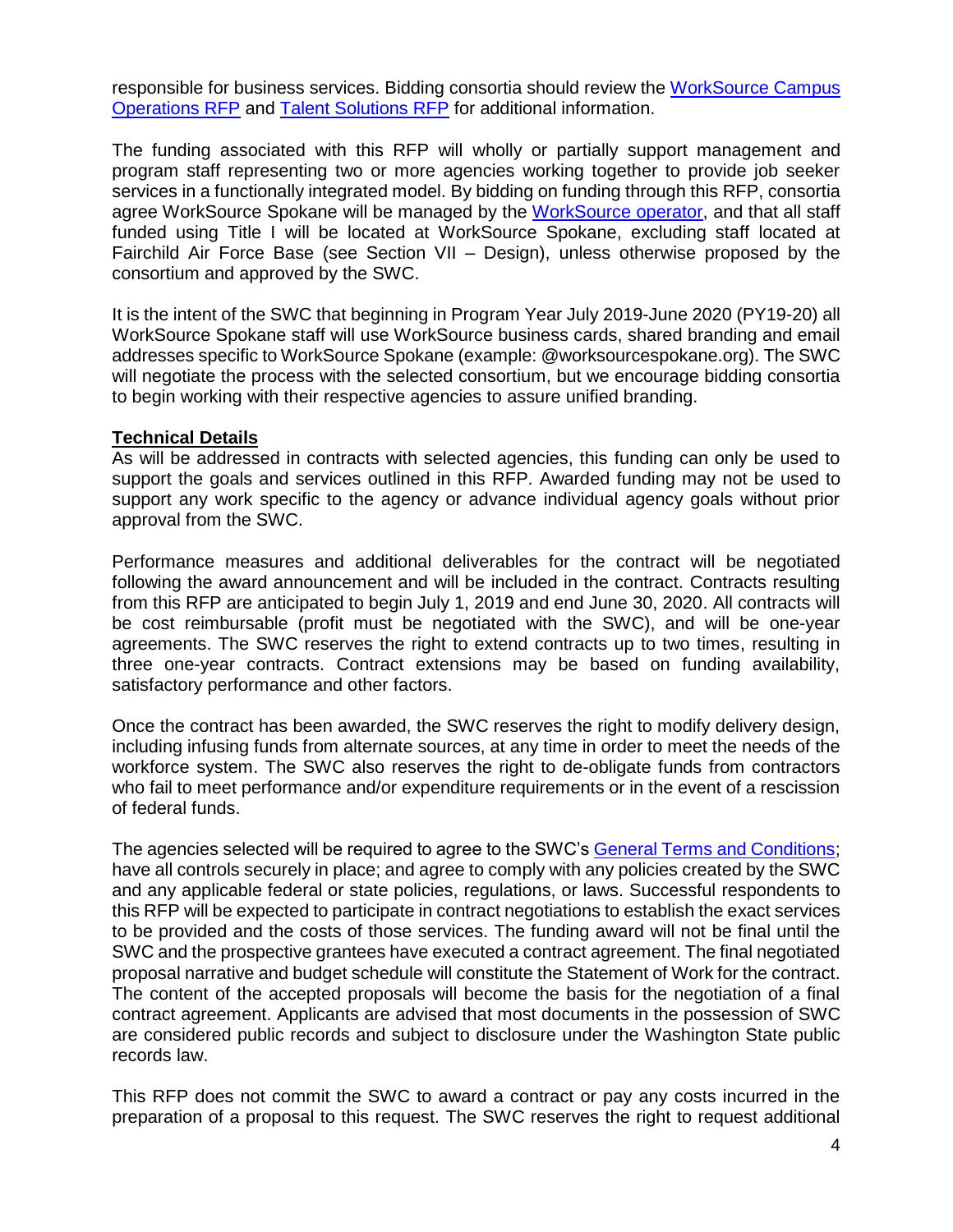data, discussion, or presentation in support of written proposals; to reject any or all proposals received; to negotiate with all designated representatives; or to cancel in whole or in part this RFP if it is in the best interest of the SWC to do so. If the SWC does not receive responses that adequately address the services and outcomes requested, it is possible that no award will be made, that the RFP would be modified and rereleased, or that the SWC staff would deliver services as authorized in state policy.

A bidder may not be recommended for funding regardless of the merits of the proposal submitted if it has a history of contract non-compliance with the SWC or any other funding source. Subcontracting is not permitted without written authorization from the SWC. Bidders who have submitted a proposal may protest the award of the contract. The process for protesting the award is as follows:

- Protests must be filed in writing and be received by the Spokane Workforce Council by May 31, 2019. All protests are public information after the protest period ends.
- All protests must state the basis for the protest in clear terms and provide an alternative the protester finds acceptable. The basis of the protest must be a violation of a state or federal contracting law, rule, or regulation applicable to the contracting process.
- The SWC will review protests that meet the above conditions.
- During any part of the review or consideration, the protester may be asked to clarify or amplify statements or to provide proof of claims or other statements. Any such requests must be fully responded to within the time designated by the SWC. In the event a protester fails to respond, the protest will be dismissed, and no further protest will be accepted relative to this RFP.
- The SWC Chief Executive Officer, in consultation with the SWC board of directors, will review the protest and will issue a written response that is intended as a complete and final answer to the protest. A response will be issued no later than June 30, 2019.

#### **Eligible Applicants**

Organizations eligible to submit proposals may fall within the following categories:

- Governmental agencies
- Private non-profit organizations
- Private for-profit businesses
- Educational entities

## *SECTION II: WORKFORCE SYSTEM BACKGROUND INFORMATION*

#### **SWC and Spokane Workforce Development System Overview**

The Spokane Workforce Council, Spokane's local workforce board, is the policy and planning body for workforce development activities in Spokane County, pursuant to [PL 113-128](https://www.govinfo.gov/content/pkg/PLAW-113publ128/pdf/PLAW-113publ128.pdf)  [Workforce Innovation and Opportunity Act](https://www.govinfo.gov/content/pkg/PLAW-113publ128/pdf/PLAW-113publ128.pdf) (WIOA). The SWC board brings together business and community leaders, appointed by City of Spokane and Spokane County officials, to promote and expand workforce development activities to ensure the long-range economic vitality of the region. The intent of the workforce system is to provide an effective, locally-driven model that offers public- and private-sector leaders programs and resources to meet the unique needs of the regional labor market. Local boards drive innovation in workforce development at the local level to provide America with a highly skilled workforce that competes in the global economy.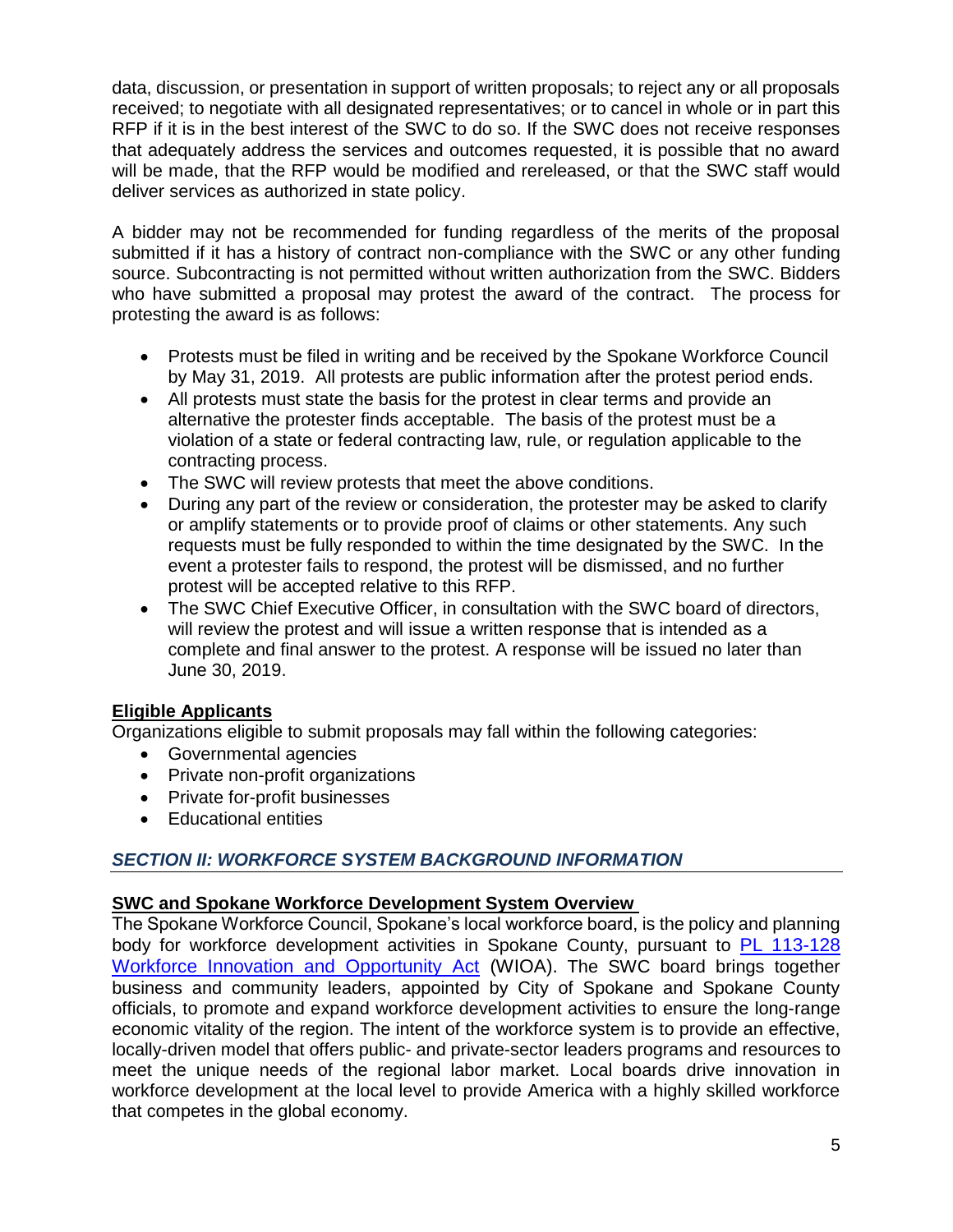The SWC oversees the [Spokane WorkSource System](https://wdcspokane.com/job-seeker-resources) and provides a portion of the funding necessary to operate the system, including through the WIOA Title I Adult, Dislocated Worker, and Youth program funding. The SWC oversight responsibilities include designation of the WorkSource and Next Generation Zone operators, administration of WIOA Title I program services, management of the Spokane WorkSource System Memorandum of Understanding [Infrastructure Funding Agreement,](https://wdcspokane.com/plans-mous) certification of WorkSource Spokane and affiliated service sites, setting of local performance standards, and other duties as assigned in the federal workforce law (WIOA) and associated regulations. The overarching intent of the SWC is to help create a vibrant economy by leading and convening a workforce development system that can provide a skilled workforce that meets regional business needs.

## **SWC Mission**

To elevate local workforce efforts with critical insights, researched guidance, innovative funding, and strategic partnerships so we can cultivate a flourishing Spokane, together.

**Vision**

A prosperous, enterprising Spokane region sustained by a diverse network of robust workforce resources.

## **Goals for Spokane Workforce Development Area 2016-2020**

The SWC's 2016-2020 [Local Integrated Workforce Plan](https://wdcspokane.com/core/files/wdcspokane/uploads/files/SAWDC%20WIOA%20Local%20Integrated%20Workforce%20Plan%20for%202016-2020_Final.pdf) defines its mission, vision, goals and objectives, which reflect the need to provide multiple pathways toward creating a quality workforce for the various skill levels and occupations that support the regional economy. All bidders are encouraged to review this plan. In addition to remaining focused on the goals and target sectors defined in the integrated workforce plan, the SWC will continue to operate under the following guiding principles:

- Think and act as an integrated system that shares common goals, yet services are delivered by various partners with the best capabilities.
- Maintain and expand a delivery system that is responsive to employers, with services prioritized to respond to high-demand occupations and critical job needs of targeted industry sectors.
- Regularly review program and service performance for quality improvement and adapt to meet changing needs.

## **SWC Roles and Responsibilities as a Local Board under WIOA**

To ensure a well-coordinated workforce system, and per federal law, the SWC will take a lead role in the following efforts while working with a variety of partners on the WorkSource Campus:

- Workforce research and regional labor market analysis
- Convening regional workforce system stakeholders
- Directing services to businesses/business engagement strategies
- Development of career pathways
- Implementation of technology for the WorkSource System
- Coordination with postsecondary education providers for workforce development efforts and related programming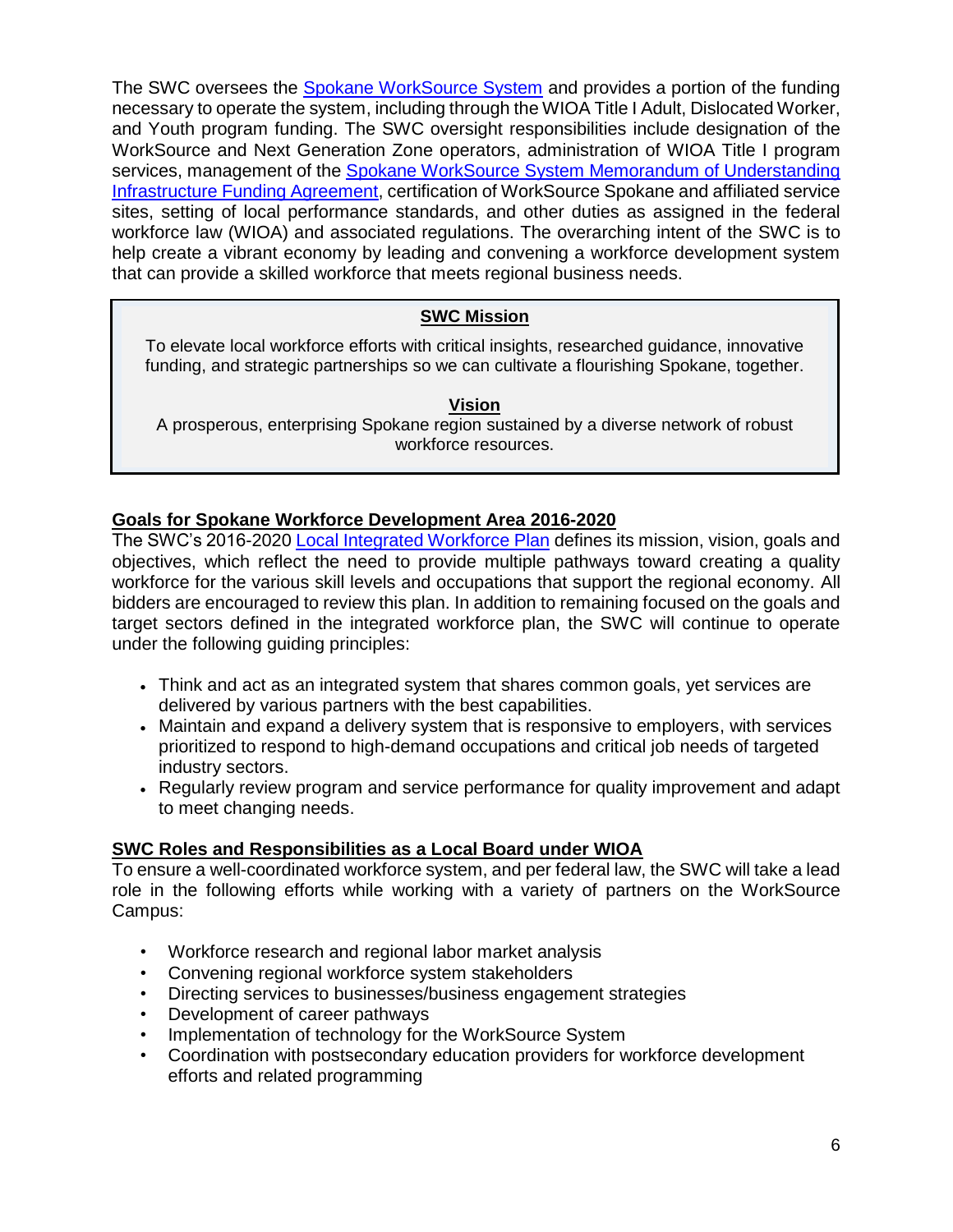Specific to business services, the SWC will provide labor market analysis, data and reports; approve all marketing materials or will work with the WorkSource operator for an approval process; functionally supervise the WorkSource operator, who will be responsible for leading the talent solutions team; lead sector partnerships/strategies; employ an apprenticeship development specialist responsible for working with businesses to create new apprenticeship opportunities; and host the Talent Solutions Center.

## *SECTION III: FUND SOURCE INFORMATION*

## **Workforce Innovation and Opportunity Act (WIOA) Funding Overview**

This RFP was prepared based upon the [Workforce Innovation and Opportunity Act of 2014](https://www.doleta.gov/wioa/) (WIOA) and associated U.S. Department of Labor and Washington State regulations and guidance. WIOA was implemented to consolidate, coordinate, and improve employment, training, literacy, and vocational rehabilitation programs in the United States, and provides the framework for a national workforce preparation system that is flexible, responsive, customer-focused, and locally managed. Mandatory partners include WIOA Title I Adult, Dislocated Worker, and Youth programs; WIOA Title II Adult Education and Family Literacy; WIOA Title III Wagner-Peyser services; WIOA Title IV Vocational Rehabilitation; and others specified in the Act. Bidders are strongly encouraged to read this **Training and Employment** [Guidance Letter](https://wdr.doleta.gov/directives/corr_doc.cfm?DOCN=6455) 04-15 issued by the U.S. Department of Labor that outlines the vision for the One-Stop System under WIOA.

The three hallmarks of WIOA include:

- The needs of businesses and workers drive workforce solutions, and local boards are accountable for this within the communities they serve.
- One-Stop Centers (WorkSource centers) provide excellent customer service and focus on continuous improvement.
- The workforce system supports strong regional economies and plays an active role in community and workforce development.

The WIOA system is built around the following key principles:

- Increase access and opportunity, particularly for those individuals with barriers to employment, to ensure success in the labor market.
- Support the alignment of workforce investment, education, and economic development systems in support of a comprehensive, accessible, and high-quality workforce development system.
- Improve the quality and labor market relevance of workforce investment, education, and economic development efforts to provide workers with the skills and credentials necessary to secure and advance in employment with family-sustaining wages; and to provide employers with the skilled workers they need to succeed in a global economy.
- Promote improvement in the structure and delivery of services to better address the employment and skill needs of workers, job seekers, and employers.
- Increase the prosperity of workers and employers and the economic growth of communities, regions, and states, and the global competitiveness of the United States.
- For purposes of Title I, to provide workforce investment activities through statewide and local workforce development systems that increase the employment, retention,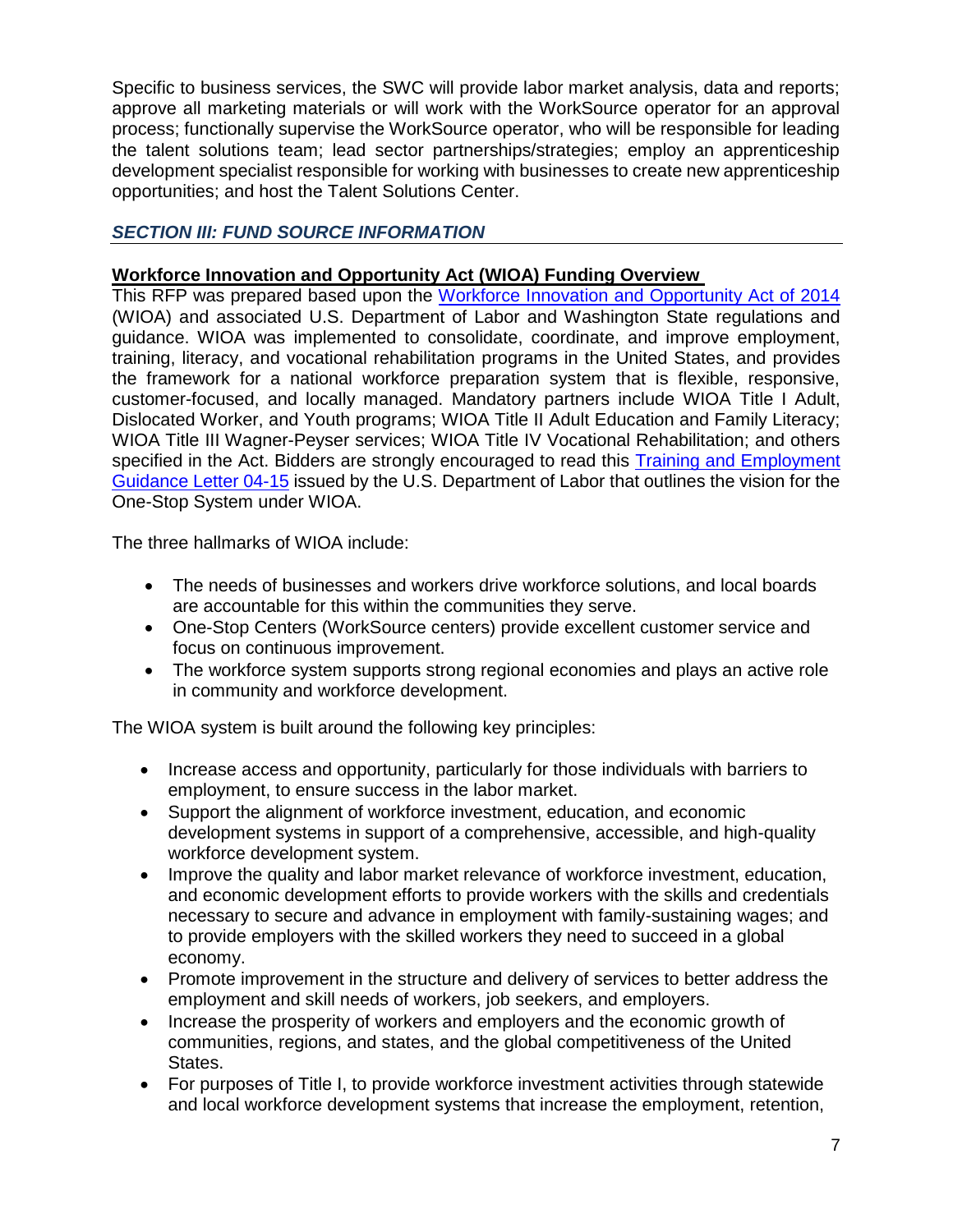and earnings of participants and increase attainment of recognized postsecondary credentials by participants; and as a result, improve the quality of the workforce, reduce welfare dependency, increase economic self-sufficiency, meet the skill requirements of employers, and enhance productivity and competitiveness.

## *SECTION IV: EVALUATION AND SELECTION PROCESS*

The SWC Services and Oversight Committee, in partnership with the Youth Employment and Career Readiness Network, on behalf of the SWC Executive Committee, will be responsible for the proposal review and selection process. The review committee will be comprised of individuals who have no fiduciary interest in services offered through this RFP. Committee members will review and score proposals according to the criteria and assigned points specified in this RFP (points details are listed in Section VIII). Final funding decisions will be made by the SWC at its May 15, 2019 Executive Committee meeting.

| Dates (2019)*  | <b>Activity and Time (Local Time)</b>                                                                              |  |
|----------------|--------------------------------------------------------------------------------------------------------------------|--|
| February 15    | RFP released and available at www.wdcspokane.com                                                                   |  |
| March 4        | Pre-registration for Bidders' Conference to admin@wdcspokane.com<br>requested (not mandatory)                      |  |
| March 7        | Bidders' Conference, 10:00 a.m. at SWC Office - Event Center**                                                     |  |
| April 22       | Written Q&A deadline - 5:00 p.m.                                                                                   |  |
| April 25       | Proposals due electronically to admin@wdcspokane.com by 12:00 p.m.<br>(noon). Late proposals will not be accepted. |  |
| April 26-May 9 | Evaluation of proposals                                                                                            |  |
| May 10         | Bidding entities selected to present on 5/14 will be notified by 5:00 p.m.                                         |  |
| May 14         | Presentations by selected bidders (by invitation only)***                                                          |  |
| <b>May 15</b>  | <b>SWC Executive Committee meeting</b>                                                                             |  |
| <b>May 16</b>  | Provisional contract award announcement                                                                            |  |
| May 17-June 14 | Contract negotiations                                                                                              |  |
| May 31         | Deadline for appeal by COB                                                                                         |  |
| July 1         | Contractors begin delivering services                                                                              |  |

## *SECTION V: TIMELINE*

\*The SWC reserves the right to make changes to the timeline.

\*\*The SWC will offer a single Bidders' Conference for all four [RFPs](https://wdcspokane.com/rfps) currently available. To ensure a productive conference, questions may be submitted in advance to [admin@wdcspokane.com,](mailto:admin@wdcspokane.com) which will allow staff time to research each question thoroughly. \*\*\* The SWC reserves the right to ask selected bidders to give a presentation and participate in a question-and-answer session with the review committee.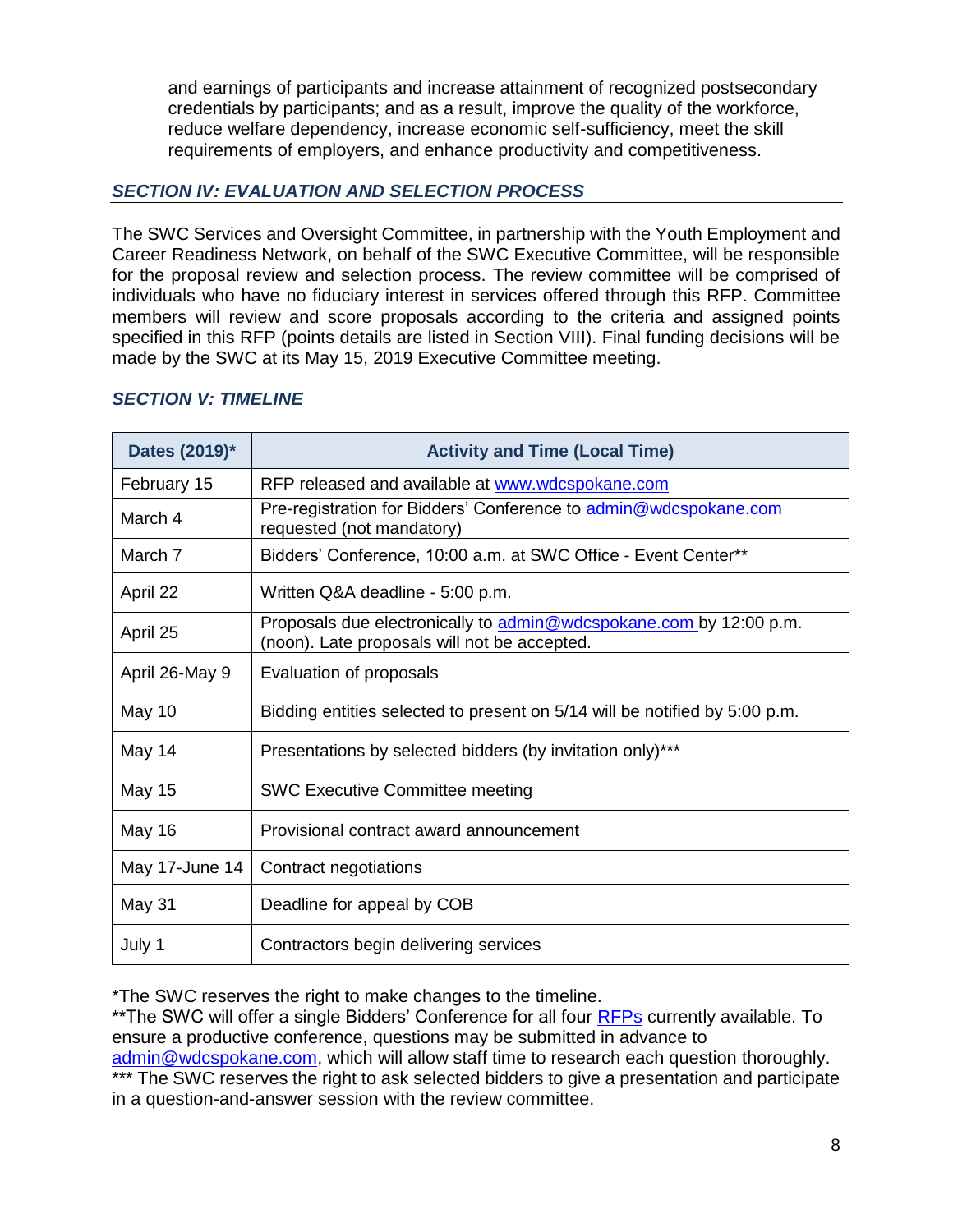| <b>PROGRAM YEAR 2019-2020 ESTIMATED FUNDING ALLOCATION*</b> |             |  |
|-------------------------------------------------------------|-------------|--|
| <b>WIOA Title I Adult</b>                                   | \$895,000   |  |
| <b>WIOA Title I Dislocated Worker</b>                       | \$770,000   |  |
| <b>TOTAL</b>                                                | \$1,665,000 |  |

#### Budget Specifics

- Budget must include all costs associated with operating the contract, including staff and management salaries, benefits, indirect, travel, rent, support services, customer training costs, etc.
- Bidders do not need to include the following in their budget proposals as all will be covered by the SWC using Infrastructure Funding Agreement/Other Shared Costs: staff training, supplies, accessibility enhancements, and assessments for customers.
- Rent at WorkSource will be paid via Infrastructure Funding Agreement (IFA) and should be budgeted at \$1,000 per month per staff member. This figure includes all costs necessary to have staff at WorkSource – rent, electricity, computer, IT support, supplies, desk phone, etc.
- Bidders must include \$500 annually per staff member for IFA Other Shared Costs.
- Refer to [budget form](https://wdcspokane.com/rfps) for additional information.

## *SECTION VII: DESIGN*

In order to deliver on the aspirations of the SWC Local Integrated Workforce Plan, the vision for a functionally integrated WorkSource Campus and WIOA, the SWC is seeking a consortium that can achieve goals through a strong, committed partnership involving entities with the expertise to fulfill aspects of the integrated service delivery model at our largest location: WorkSource Spokane. The selected consortium will be responsible for staffing all positions necessary to carry out WIOA Title I Adult and Dislocated Worker funded services at WorkSource Spokane in a functional team model, which are detailed in the following sections.

#### **A. Integrated Service Delivery**

The [integrated service delivery](https://wdcspokane.com/core/files/wdcspokane/uploads/files/WS815%20Integrated%20Service%20Delivery%20Policy%20Final%20110918.pdf) (ISD) model utilized at WorkSource Spokane reduces duplicative and administrative activities that add little value; instead the model allows staff to provide high-value services including screening, assessment, skill development, and skill certification relevant to regional economic and business needs in a team model that works for customers. Staff is organized into functional teams to meet the needs of customers, rather than to administer specific programs. The goal is for more people to get jobs, keep jobs, and earn better wages; and for businesses to find the talent they need to succeed and grow.

The components of integrated service delivery include:

- Co-enrollment and co-funding of job seekers using various funding streams, including private resources, to provide appropriate services regardless of categorical eligibility.
- Organizing staff and services around functions rather than programs or agencies.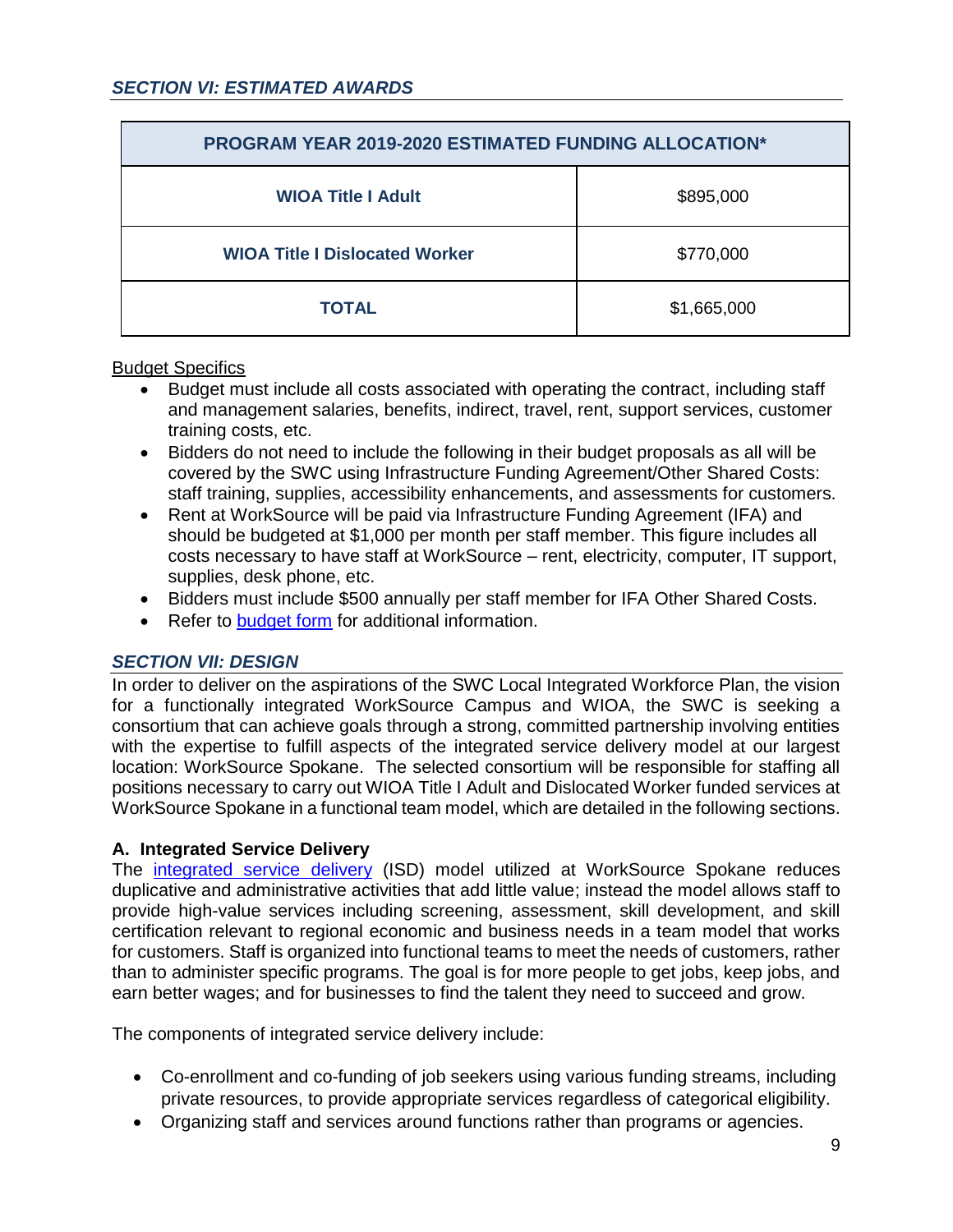- Using a common set of outcome measures for all customers.
- Providing a robust menu of services that improve outcomes.
- A greater focus on skill development and certification based on labor market requirements.
- Using customer input or Customer Centered Design processes to continuously improve services.

## **B. WorkSource Spokane Overview**

[WorkSource Spokane](https://worksourcespokane.com/) is a proud partner of the nationwide system of American Job Centers and provides a full range of assistance to job seekers and businesses under one roof. Please note most business services will be moving to the Talent Solutions Center on the WorkSource Campus in spring 2019 - see [WorkSource System Talent Solutions RFP](https://wdcspokane.com/rfps) for additional information. Annually, WorkSource Spokane serves over 8,000 customers in-person, with 4,600+ co-enrolled in WIOA Title I Adult, and 600+ enrolled in Dislocated Worker Basic Career Services in 2018. We anticipate most to all customers will be co-enrolled in WIOA Adult Basic Career Services in PY19-20, with another 1,500 being enrolled in Dislocated Worker Basic Career Services. Approximately 11,500 more customers receive on-line services annually. In addition to one-on-one services, staff at WorkSource offer over 500 workshops each year, which are attended by approximately 6,500 customers (workshop visits, not individual customers).

Established under the Workforce Investment Act and reauthorized in the [Workforce](https://www.doleta.gov/wioa/)  [Innovation and Opportunity Act of 2014,](https://www.doleta.gov/wioa/) the center offers training referrals, career counseling, job listings, and similar employment-related services. WorkSource Spokane has staff representing various partner organizations who provide employment services and collectively employ approximately 55-60 staff as well as 10 volunteers. Partner organizations physically at WorkSource Spokane include:

- Career Path Services
- Community Colleges of Spokane
- Division of Vocational Rehabilitation
- Employment Security Department
- Washington State Department of Labor and Industries

#### **WorkSource Spokane Mission**

Serving our business and career seeker customers in order to provide employment solutions and enhance the economic development of Spokane

## **C. WorkSource Spokane Functional Teams and Goals for PY19-20**

At the heart of WorkSource Spokane's philosophical ethos is the structuring of services around functional teams. This structure is designed to assist customers in navigating the WorkSource center and receiving the best possible employment solutions from staff members with a common functional expertise level. This functional team model embraces the talents and skills of staff in support of common processes and goals.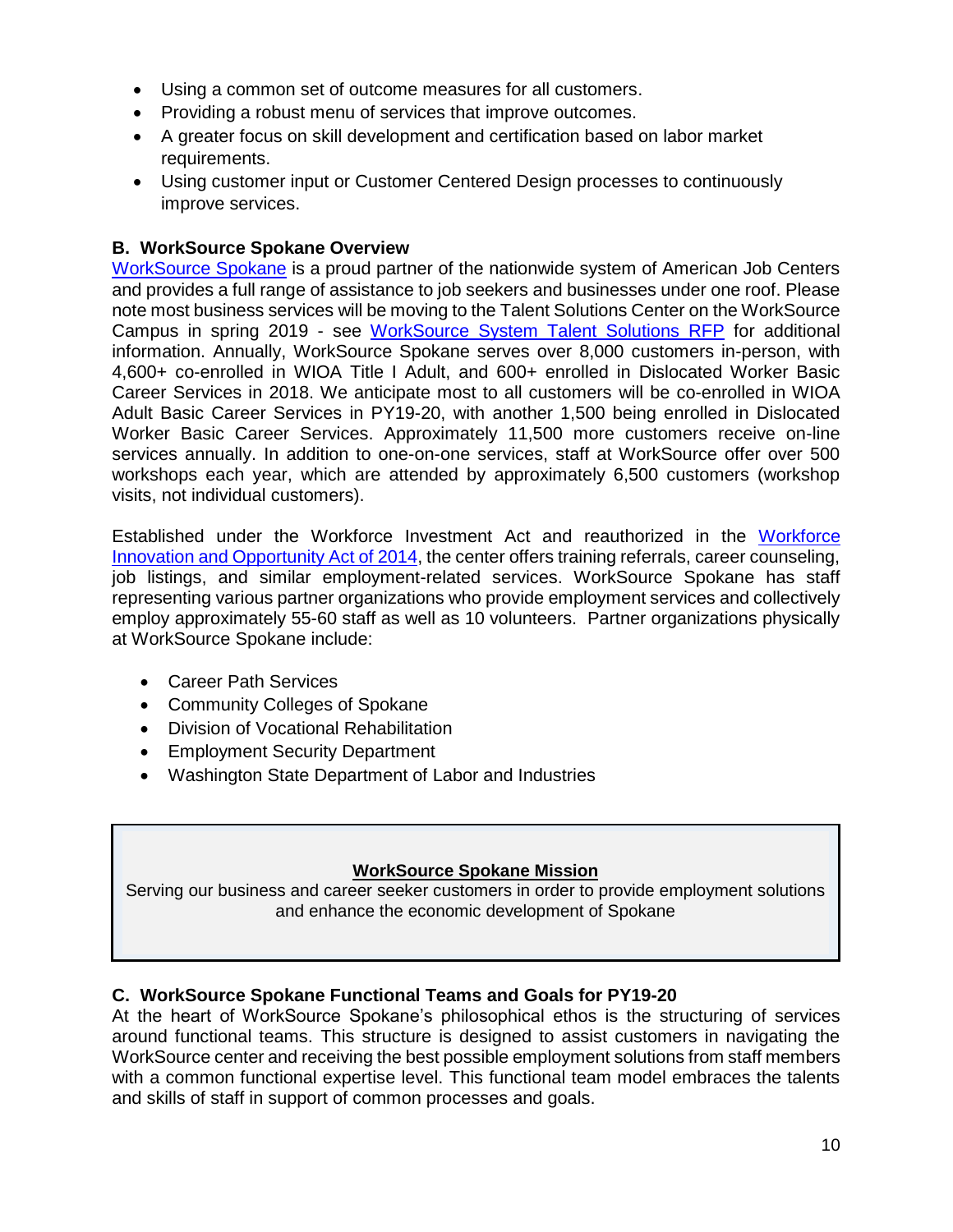Functional teams at WorkSource Spokane include:

- Home Team (Welcome & Career Coaching WIOA Basic Career services)
- Continuous Engagement Team (WIOA Individualized Career, Supportive, and Training services)
- Workshop Team (WIOA Basic Career and Individualized Career services)
- Skill Discovery and Assessment Team (WIOA Basic Career and Individualized Career services)
- Financial Aid and Resource Management Team (financial management and support)

## **Home Team**

The Home Team provides welcome services and career coaching, which are defined as Basic [Career Services](https://wdr.doleta.gov/directives/attach/TEGL/TEGL_03-15_Acc.pdf) in WIOA law. This team welcomes approximately 8,000 customers to the center and provides approximately 7,600 with Basic Career Services annually. In the welcome function, this team shares with customers how they can utilize WorkSource as their primary employment assistance resource. They present each customer with an overview of the services offered at WorkSource and assist customers with WorkSourceWA.com registration. In the career coaching function, Home Team members assist customers in developing an employment action plan and reaching their goals. This may include referrals to workshops, assessments, training, and hiring events.

WorkSource Spokane provides access to computer lab/resource room, known as the Hub, to all customers at the Basic Career Service level. The Hub is a central location where customers can use technology to access and apply to job postings, receive labor market information, conduct research related to employment and receive expert advice from workforce professionals. Home Team staff support customers in the Hub by working rotating shifts and supporting the community volunteers that make the Hub model possible.

To assist bidders with creating their WIOA Title I budget in response to this RFP, the following outlines the current operating budget of the Home Team. It is anticipated the PY19-20 operating budget will be similar; however, that will depend on available funding and partners agreeing to continue offering services in the model currently in place. Bidders are welcome to explore additional leveraged funding sources, which would increase the overall operating budget.

The current operating budget of the Home Team is approximately \$2.4M, which supports 18 team members, one team manager (currently funded approximately 10% with Title I), and a portion of WorkSource leadership and support staff (excluding the [WorkSource operator](https://wdcspokane.com/rfps) as that position is bid out separately). This figure includes salaries, benefits, rent (IFA), indirect, Other Shared Infrastructure Funding Agreement costs (\$500 per FTE annually), and all other costs associated with employing and supporting the team. There are no direct customer costs managed within the Home Team, e.g. support services.

Current approximate funding includes:

- WIOA Title I Adult and Dislocated Worker (available through this RFP) **Approximately \$208,000\***
- Examples of other fund sources utilized by Home Team approximately \$2.2M
	- o Reemployment Services and Eligibility Assessment (RESEA)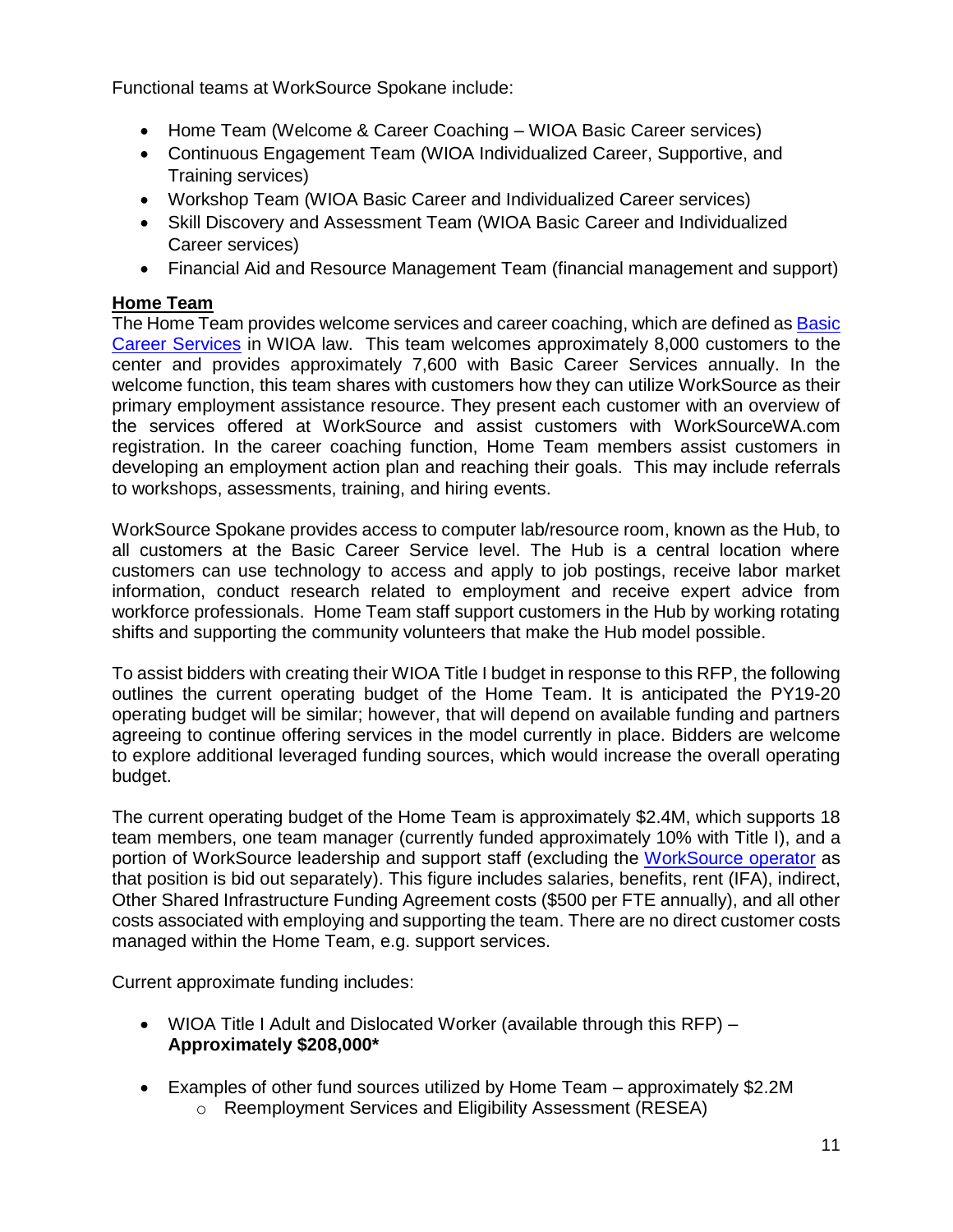- o Temporary Assistance for Needy Families (WorkFirst)
- o WIOA Title I Rapid Response
- o WIOA Title III Wagner-Peyser

\*Bidding consortia are allowed to adjust this amount by increasing or decreasing the amount of WIOA Title I funding utilized by each team, but the total amount of funding available through this RFP will not be adjusted.

#### Allowable uses of WIOA Title I Funding - Home Team

The goal of Basic Career Services is to provide workforce activities to customers - in partnership with WIOA Title III Wagner-Peyer and other partners/funding streams - that increase the employment, retention, earnings and occupational skill attainment of all jobseeking customers.

In the [Integrated Service Delivery \(ISD\)](https://wdcspokane.com/core/files/wdcspokane/uploads/files/WS815%20Integrated%20Service%20Delivery%20Policy%20Final%20110918.pdf) model used at WorkSource Spokane, all customers who meet [basic eligibility requirements](https://wdcspokane.com/core/files/wdcspokane/uploads/files/WS815%20ISD%20Policy%20Attachment%20A%20-%20ISD%20Handbook%20Final%20110918.pdf) (age, Selective Service, and eligible to work in the U.S.) are co-enrolled in at least WIOA Title III Wagner-Peyser and WIOA Title I Adult and/or Dislocated Worker programs. In addition to ensuring the best possible services available for customers, this co-enrollment model also allows WorkSource Spokane to braid funding while also ensuring each fund source is paying for services for enrolled customers. More specifically, this model ensures that Basic Career Services are available to all customers, and that a variety of partners, in some capacity, can share the staffing and funding responsibility for the delivery of services. This may include direct charging of staff time, leveraged staff time, direct charging of management time, leveraged management time, or infusing Title I resources in other ways, e.g., improvements to the physical space/appearance of the WorkSource center, technology, etc. While bidding consortia are responsible for proposing how they would use Title I resources in the Home Team to support customers and meet WIOA Title I performance targets, the SWC will work with the selected consortium through a negotiation process to finalize the design.

Basic Career Services in the Home Team are available to all customers, including those registered as an Adult and/or Dislocated Worker, and may include but are not limited to the following:

- Determination of eligibility to receive additional services beyond WIOA Basic Career Services.
- One-on-one or group services at the Basic Career Service level, including basic career coaching.
- Labor exchange services, including job search and placement assistance.
- Provision of referrals to and coordination of activities with other programs and services, including those within the one-stop delivery system and other workforce development programs when appropriate.
- Initial assessment of skill levels, aptitudes, abilities, and supportive service needs (includes referrals to Assessment Team for formal assessments).
- Provision of workforce and labor market information, including the provision of accurate information relating to local, regional, and national labor market areas; job vacancy listings; information on job skills necessary to obtain the vacant jobs listed; information relating to local occupations in demand and the earnings; skill requirements; and opportunities for advancement for those jobs.
- Job search and placement assistance, and where appropriate, career counseling.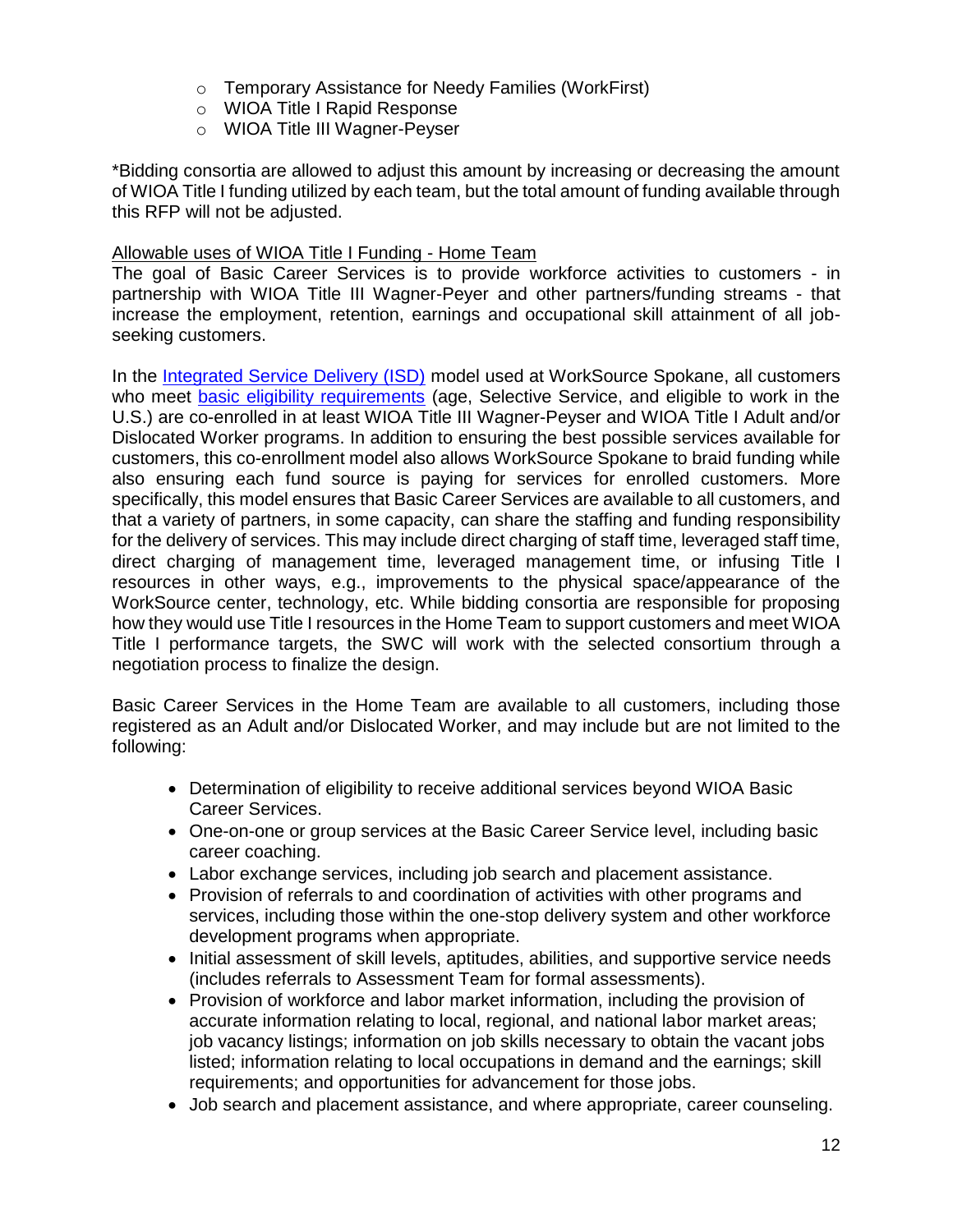• Consumer information regarding local performance, supportive services and how to file unemployment insurance claims.

For a full list of Basic Career Services authorized by WIOA, please review [Training and](https://wdr.doleta.gov/directives/corr_doc.cfm?DOCN=3851)  [Employment Guidance Letter 19-16.](https://wdr.doleta.gov/directives/corr_doc.cfm?DOCN=3851)

## SWC Goals for PY19-20 – Home Team

In addition to the work outlined above, the SWC is seeking a consortium to offer the following in PY19-20, which can be accomplished using Title I or leveraged funding:

- In partnership with the WorkSource operator, implementation of a professional development plan that ensures Home Team staff become the experts in Spokane County at the following:
	- o **Understanding the needs of local businesses and how to actively apply that information when working with a customer**. Examples of how staff might acquire this knowledge include staying abreast of [data and reports](https://wdcspokane.com/workforce-data-and-tools) published by the SWC, participating in training developed by leadership, accessing the Journal of Business, joining talent solutions staff for visits to local employers, and participating on interview panels at local businesses to understand their processes and needs.
	- o **Employment referrals**, including being the experts in search tools, job application best practices, having knowledge of open positions, and being able to speak to customers about anticipated job openings, e.g. new companies moving to Spokane.
	- o **Expectations of in-demand jobs**, including the working environment, best practices applying for in-demand positions, and essential skills required for indemand occupations. One example of how staff might learn these skills is participating in site visits to local employers.
	- o **Understanding career and job advancement strategies**, including within a company and when switching careers.
	- o **In-depth understanding of the roles and offerings of all functional teams** within WorkSource Spokane, and when to make a referral to each team.
- Explore creation of staff position(s) to serve as a Greeter to ensure consistency in messaging to customers. Currently, staff rotate through this role.
- Ensure staff employed by a variety of partner agencies serve on the Home Team.

## **Continuous Engagement Team**

The Continuous Engagement Team (CET) provides [Individualized, Training and Follow-up](https://wdr.doleta.gov/directives/attach/TEGL/TEGL_03-15_Acc.pdf)  [services as defined by WIOA](https://wdr.doleta.gov/directives/attach/TEGL/TEGL_03-15_Acc.pdf) to approximately 1,000 customers at the Individualized Service level, with approximately 200 receiving Training services annually. Customers who present with significant barriers and are in need of services beyond the Basic Career Services level, as well as those who enter training and those who require regular [follow-up](https://wdcspokane.com/core/files/wdcspokane/uploads/files/W418%20-%20Follow-up%20Services%20for%20ADDW%20Final%20092717.pdf) due to contractual requirements, are served by the CET. The CET develops [Individual Employment Plans](https://wdcspokane.com/core/files/wdcspokane/uploads/files/WS817%20IEP-ISS%20050818.pdf) and provides personalized pre-vocational skills training, including development of learning skills, communication skills, interviewing skills, and others as needed to prepare individuals for employment or training opportunities. In addition, the CET determines support service necessity and suitability and coordinates with the Financial Resource Management Team for support service distribution to customers. The CET also works closely with the SWC to develop in-demand, short-term training, including cohorts and contract-based training, which lead to an industry-recognized certificate or degree.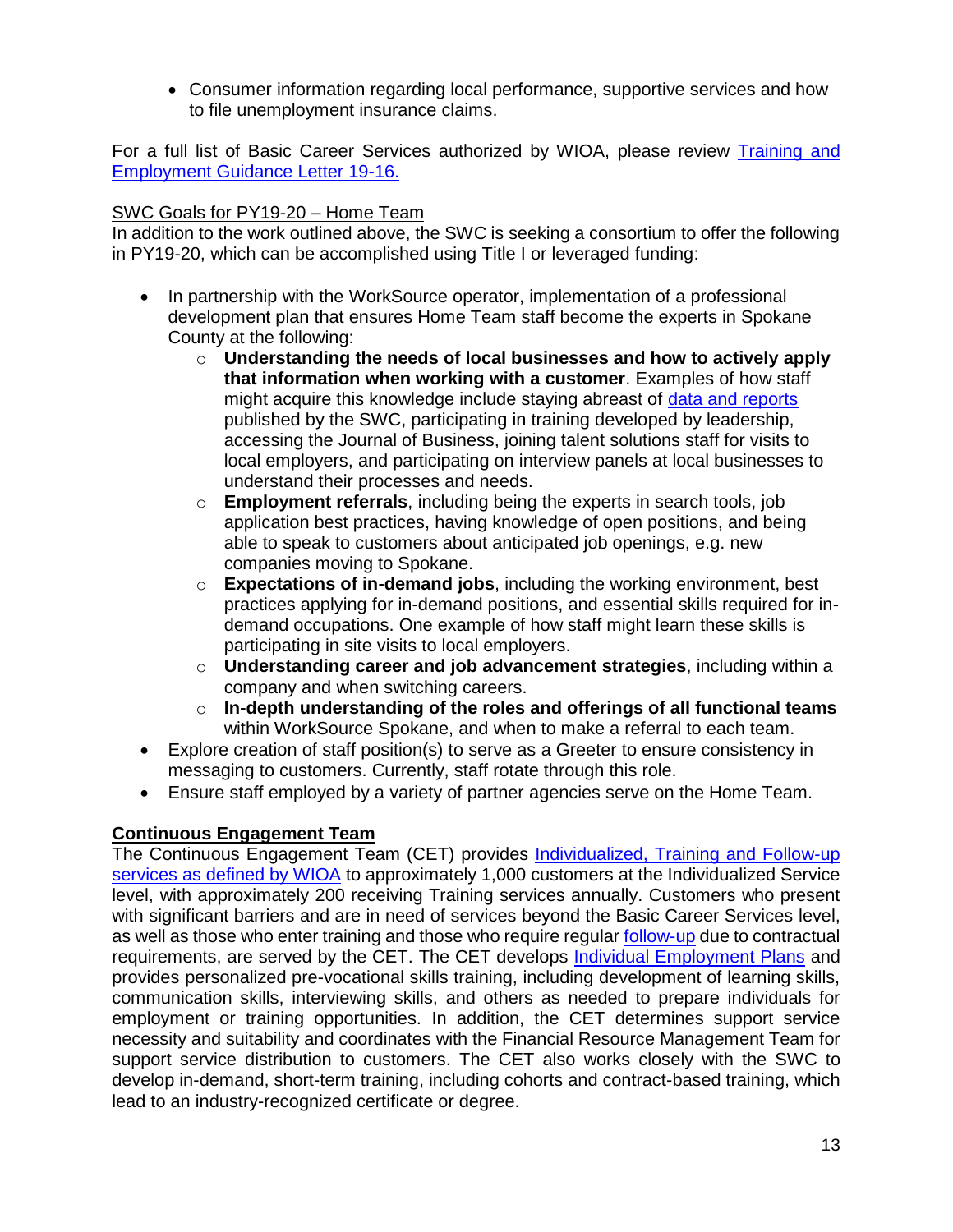To assist bidders with creating their WIOA Title I budget in response to this RFP, the following outlines the current operating budget of the CET. It is anticipated the PY19-20 operating budget will be similar; however, that will depend on available funding and partners agreeing to continue offering services in the model currently in place. Bidders are welcome to explore additional leveraged funding sources, which would increase the overall operating budget.

The current operating budget of the CET is approximately \$2.7M, which supports 17 team members, a shared CET-Assessment Team manager (currently supported 8% using Title I within CET), a portion of WorkSource leadership and support staff (excluding th[e WorkSource](https://wdcspokane.com/rfps)  [operator](https://wdcspokane.com/rfps) as that position is bid out separately); Individualized career coaching for approximately 1,000 customers and training-level services for 200 customers; direct customer costs including [support services funds;](https://wdcspokane.com/core/files/wdcspokane/uploads/files/W409%20R4%20Support%20Services%20100417.pdf) paid work experiences/paid internships; and training: [Individual Training Accounts,](https://wdcspokane.com/core/files/wdcspokane/uploads/files/W408%20R1%20-%20Individual%20Training%20Accounts%20-%20ADDW%20061517.pdf) [On-the-Job Training,](https://wdcspokane.com/core/files/wdcspokane/uploads/files/W410R1%20OJT%20-%20090117.pdf) [pre-vocational training](https://wdcspokane.com/core/files/wdcspokane/uploads/files/W408%20ITA-Classroom-PreVoc_2014_Final(1).pdf) and classsized/cohort training. Staff costs includes salaries, benefits, rent, indirect, Other Shared Infrastructure Funding Agreement costs (\$500 per FTE annually), and all other costs associated with employing and supporting the team. The following breaks down total team costs and funding available through this RFP.

Current approximate funding includes:

- WIOA Title I Adult and Dislocated Worker (available through this RFP) **Approximately \$920,000\***
	- o Staffing and associated costs \$715,000
	- o Supportive services and interpreter services (direct customer costs) \$65,000
	- o Individualized career services (direct customer costs) \$10,000
	- o Training services (direct customer costs) \$130,000
- Examples of other fund sources utilized by CET \$1.8M
	- $\circ$  Staffing and associated costs \$1M
	- $\circ$  Individualized Career and Training services (direct customer costs) \$600,000
		- Basic Food and Employment (BFET)
			- DOL American Apprenticeship Initiative
			- Local Veterans Employment Representative grant
		- Reemployment Services Eligibility Assessments (RESEA)
		- SWC-funded unrestricted grants
		- **EXECTE THE TEMPORAT TEMPORATE:** Temporary Assistance for Needy Families (TANF)
		- **E** Trade Adjustment Assistance (TAA)
		- WIOA Title I Rapid Response-Dislocated Worker grant
		- WIOA Title III Wagner-Peyser
		- Worker Retraining
	- $\circ$  SWC-sponsored in-demand training managed by SWC but utilized by CET (see Training Career Services – page 16) (direct customer costs) - \$220,000
		- WIOA Title I Adult \$50,000
		- WIOA Title I Dislocated Worker \$50,000
		- Non-WIOA formula funding for Adult-enrolled customers \$30,000
		- Non-WIOA formula/leveraged funding for DW-enrolled customers \$90,000

\*Bidding consortia are allowed to adjust this amount by increasing or decreasing the amount of WIOA Title I funding utilized by each team, but the total amount of funding available through this RFP will not be adjusted.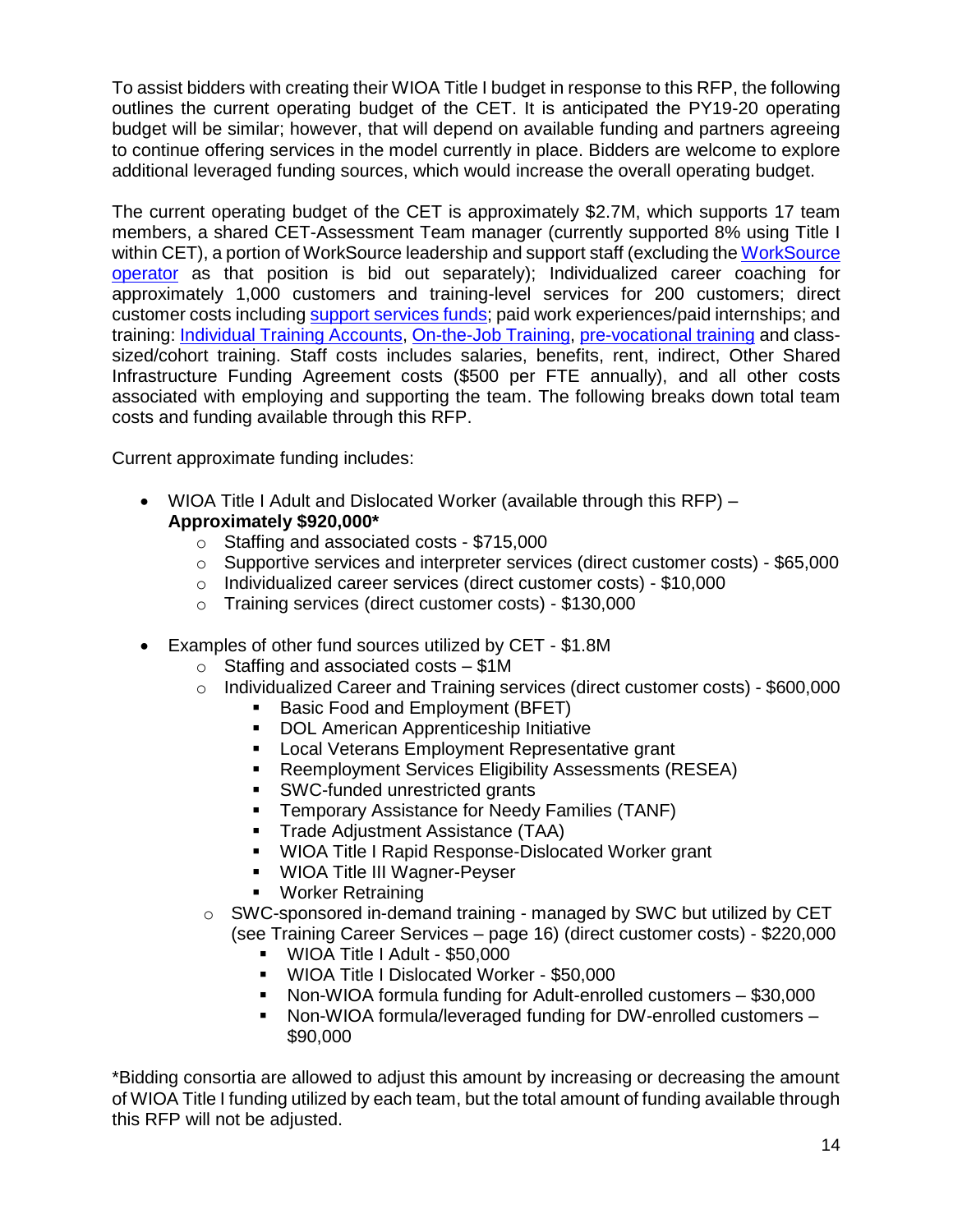## Allowable uses of WIOA Title I Funding - CET

Individualized Career and Training Services are available through the CET, and Title I funding can be used to support those who are eligible Adults and Dislocated Workers per WIOA. Bidders should review [SWC policies](https://wdcspokane.com/policies) for information on eligible individuals and services. To access most CET services, an customer will need to be recognized as eligible through the Full WIOA Title I eligibility determination process (see SWC Policy WS816 R1 Eligibility and [Documentation Requirements\)](https://wdcspokane.com/worksource-system).

**Individualized Career Services** activities include, but are not limited to:

- In-depth evaluation to identify employment barriers and employment goals;
- Development of an individual employment plan to identify appropriate objectives and combination of services for the customer to achieve the employment goals;
- Group counseling;
- Individualized career planning;
- Business internships/paid work experiences;
- Short-term prevocational services including development of skills in learning, communication, interviewing punctually, personal maintenance, and professional conduct to prepare individuals for unsubsidized employment or training;
- Workforce preparation services including development of basic academics, critical thinking, digital literacy, self-management, and non-specific employment skills such as safety, first aid, work-place hygiene, and hazardous materials handling;
- Financial literacy services;
- Job retention and wage progression services after placement; and
- Out-of-area job search assistance.

**Training Services** are available for eligible Adult and Dislocated Workers who - after an interview, evaluation, or assessment, and career planning - are determined to be in need of training services to obtain or retain self-sufficient employment. When appropriate, a recent interview, evaluation, or assessment of the participant conducted pursuant to another education or training program may be used to justify delivery of training services. Training determination criteria are:

- Unlikely or unable to obtain or retain employment that leads to economic selfsufficiency or wages comparable to or higher than wages from previous employment through the career services alone;
- In need of training services to obtain or retain employment that leads to economic self-sufficiency or wages comparable to or higher than wages from previous employment;
- Has the skills and qualifications to successfully participate in the selected program of training services; and
- Unable to obtain grant assistance from other sources to pay for the cost of training.

Training services include:

- Occupational skills training;
- On-the-Job Training;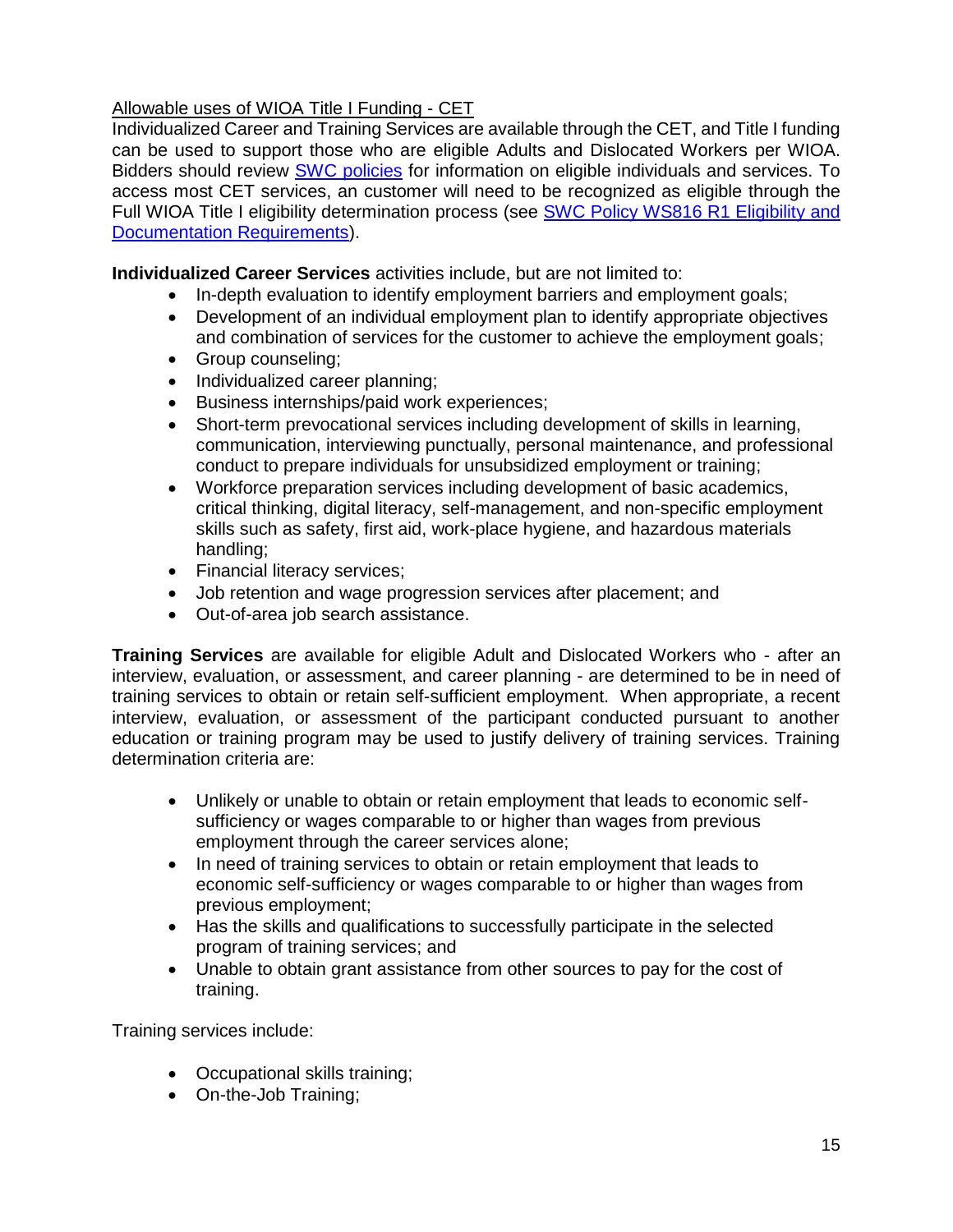- Programs that combine workplace training with related instruction, which may include cooperative education programs;
- Training programs operated by the private sector;
- Skills upgrading and retraining;
- Entrepreneurial training;
- Adult education and literacy activities provided in combination with other training services; and
- Customized training conducted with a commitment by an employer or group of employers to employ an individual upon successful completion of the training.

In PY19-20, the SWC will sponsor training for occupations with demand in Spokane County and the surrounding region by providing seats to approximately 100 customers, depending on available grant funding and employer partnerships. Beginning in PY19, customers will be asked to co-invest in their training plan by contributing to the cost of their coursework. The SWC will work with the selected consortium to determine the best process for co-investing. These training numbers can be included in bidders' [customer activity plan/loading chart,](https://wdcspokane.com/rfps) but the cost for this training should not be included in the budget as the SWC will contract with and directly pay education providers. We anticipate seats for 50 Adult and 50 Dislocated Worker customers. The following outlines the anticipated training plan:

- Two class-sized cohorts offering in-demand credentials in courses not yet available in Spokane. The contract will cover the cost of class creation and will offer seats for 15 per course for a total of 30 training seats (15 Adult customer and 15 Dislocated Worker customers).
- Approximately 70 served through contract-based training for individual seats (35 Adult customers and 35 Dislocated Worker customers). All trainings will lead to recognized industry credentials. The SWC will release one or more RFPs in 2019 to identify educational training providers in courses such as:
	- o Commercial Driver's License Class A
	- o Phlebotomy
	- o Property and Casualty Insurance
	- o Microsoft Office
	- o Certified Information Systems Security Professional (CISSP)
	- o Cisco Certified Network Associate (CCNA)
	- o Microsoft SQL Server Certification
	- o Oracle Java Certification (OCA/OCP/OCE)
	- o CompTIA A+, Network+, and Security+

**Retention services** (follow-up services) are offered post-employment and are designed to assist customers in maintaining and succeeding in their jobs, as well as increasing wages to achieve self-sufficiency. Retention services must be provided as appropriate for participants who are placed in unsubsidized employment, for no fewer than twelve (12) months after the first day of employment. Follow-up services do not extend the date of exit in performance reporting. These services could include, but are not limited to:

- Additional career planning and counseling;
- Contact with the participant's employer, including assistance with work-related problems that may arise;
- Peer support groups;
- Information about additional educational opportunities; and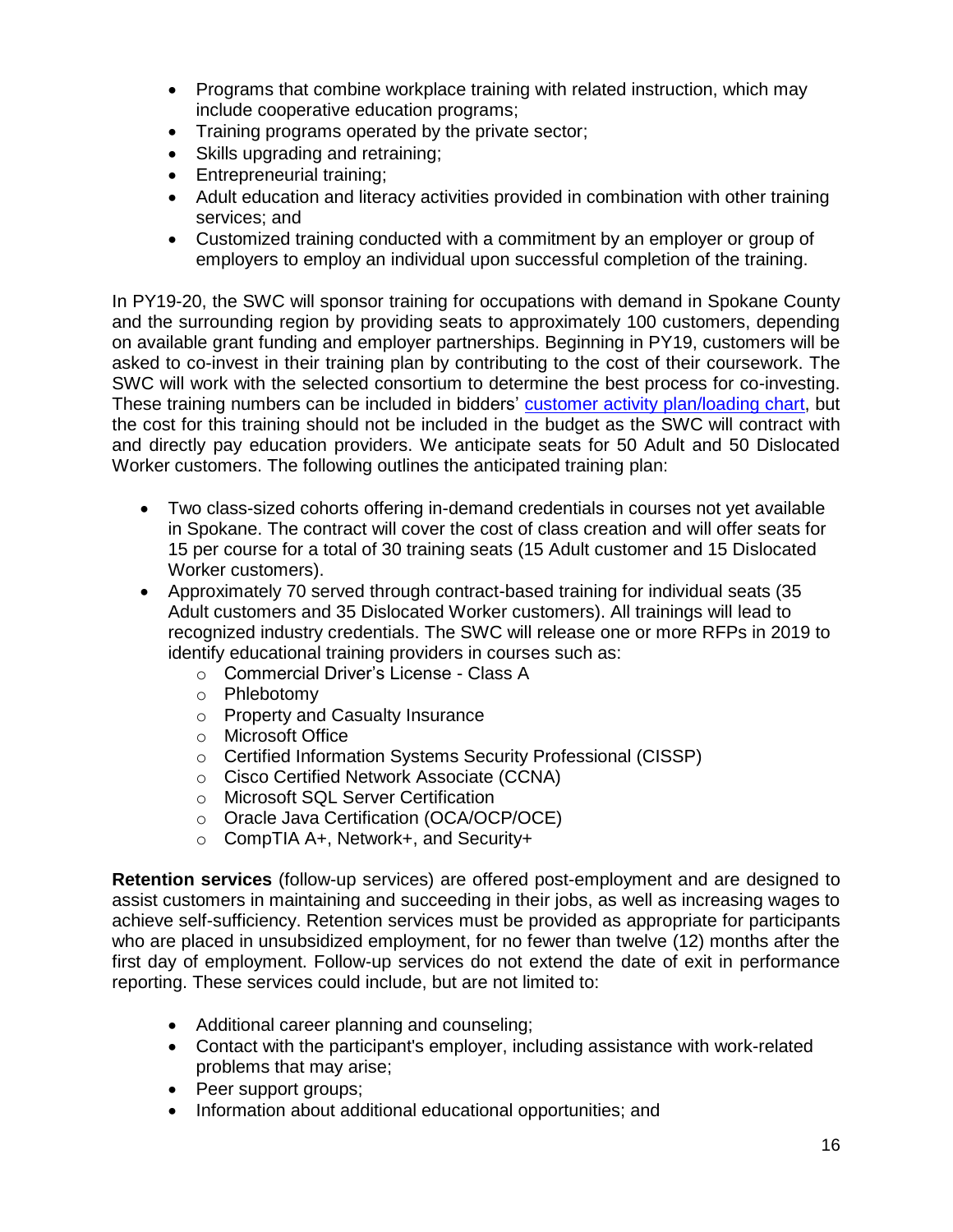• Referral to supportive services available in the community.

For a full list of Career Services authorized by WIOA, please review [Training and Employment](https://wdr.doleta.gov/directives/corr_doc.cfm?DOCN=3851)  [Guidance Letter 19-16.](https://wdr.doleta.gov/directives/corr_doc.cfm?DOCN=3851)

## SWC Goals for PY19-20 - Continuous Engagement Team

In addition to the work outlined above, the SWC is seeking a consortium to offer the following in PY19-20, which can be accomplished using Title I or leveraged funding:

- In partnership with the WorkSource operator, a professional development plan that ensures CET staff become the experts in Spokane County at the following:
	- o **Understanding the needs of local businesses and how to actively apply that information when working with a customer**. Examples of how staff might acquire this knowledge include staying abreast of [data and reports](https://wdcspokane.com/workforce-data-and-tools) published by the SWC, professional development created by WorkSource leadership, access to the Journal of Business, joining [Talent Solutions](https://wdcspokane.com/rfps) staff for visits to local employers, and participating on interview panels at local businesses to understand their processes.
	- o **Expectations of in-demand jobs**, including the working environment, best practices at applying for in-demand positions, and essential skills required for in-demand occupations. One example of how staff might learn these skills is participating in site visits to local employers.
	- o **Training needs and available training,** including skills of customers accessing WorkSource, training needs of local employers, and available training in our region in order to assist businesses with training their future workforce.
	- o **Recruiting potential students for training**, including in-demand training and state-registered apprenticeship training. Examples of methods for potential student recruitment include knowing skills and interests of CET customers; outreach to customers receiving Basic Career Services and/or unemployment insurance; outreach to customers accessing services through any affiliated site; and outreach to individuals not accessing WorkSource, e.g. through advertising. Starting in PY19-20, the SWC will provide CET an updated list of targeted courses for which it is critical to the Spokane economy that classes are filled to meet business need. These individuals do not necessarily need to be enrolled in Training Services through WorkSource.
	- o **Supporting CET-enrolled students in training,** including any cohort or course targeted by the SWC as important for talent pipeline development and the regional economy. Current examples include: SWC-sponsored cohort classes, Spokane Community College Skilled Trades Preparation course, and all state-registered apprenticeship training programs. Starting in PY19-20, the SWC will provide CET an updated list of targeted courses.
	- o **In-depth understanding of the roles and offerings of all functional teams** within WorkSource Spokane, and when to make a referral to each team.
- Creation of a post-training alumni tracking system to support training graduates, as well as to learn of success stories, and potentially have employed graduates return to WorkSource to speak about their experiences.

## **Workshop Team**

The Workshop Team (WST) creates, provides and continuously improves professional-level workshops and classes taught by staff certified as WorkSource instructors. Most workshops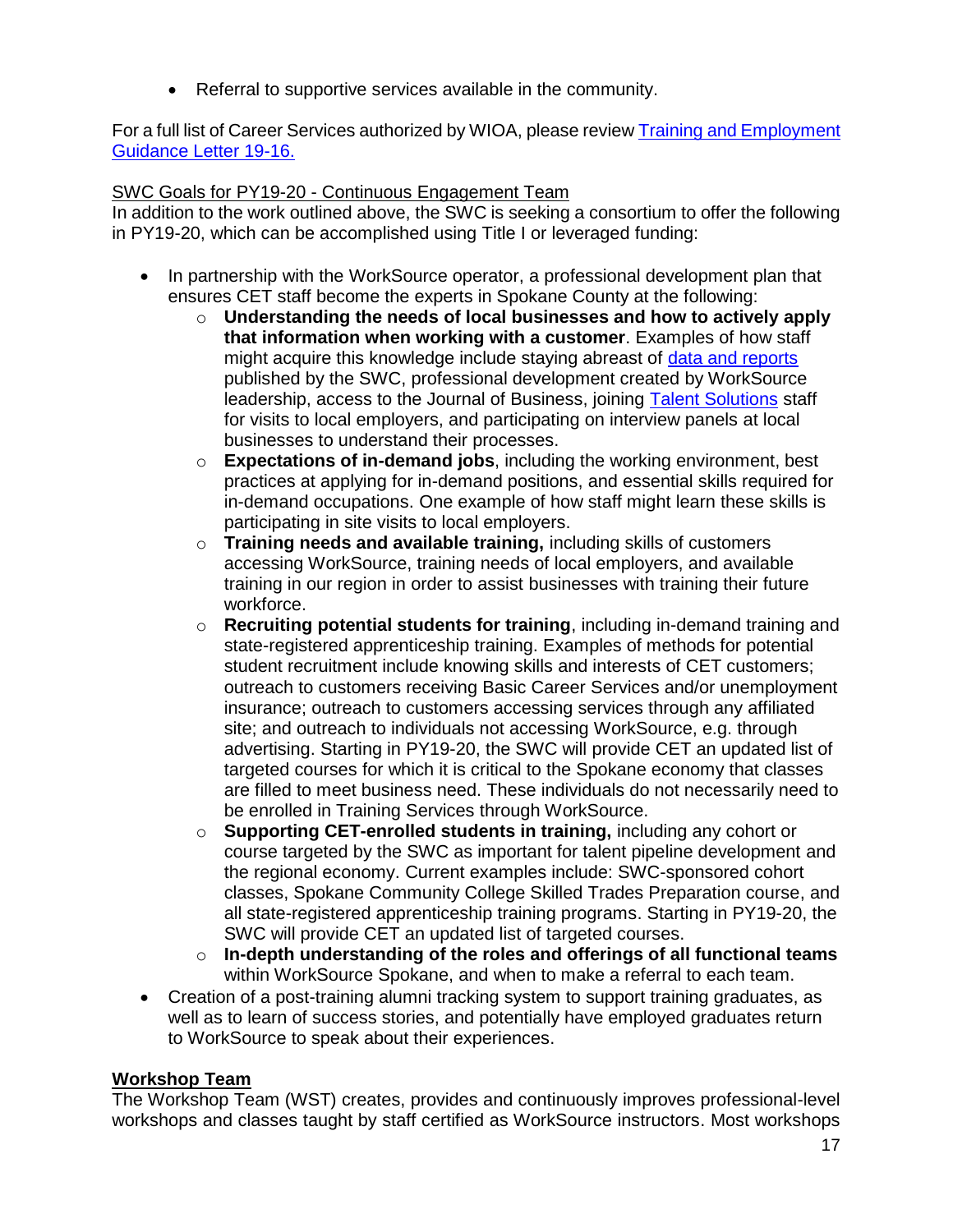are considered a Basic Career Service as defined by [WIOA,](https://wdr.doleta.gov/directives/attach/TEGL/TEGL_03-15_Acc.pdf) but a few are considered Individualized Career Services. This service strategy works both for our current customer base and will assist with future needs should we see an increase in customers. Most Instructors deliver the material in a classroom setting, with the option for customers to attend hands-on labs as well. The WST works with employer advisors to ensure the most current information is being presented in the workshops and analyzes customer feedback to continuously improve the classes being taught. WorkSource offers over 500 workshops each year, which are attended by approximately 6,500 customers (workshop visits, not individual customers). Information on current workshop offerings can be found on the [WorkSource](https://www.worksourcewa.com/microsite/Content.aspx?appid=WAWORKSHOPS&pagetype=simple&seo=workshops-calendar&webname=worksource-spokane&area=Spokane)  [website.](https://www.worksourcewa.com/microsite/Content.aspx?appid=WAWORKSHOPS&pagetype=simple&seo=workshops-calendar&webname=worksource-spokane&area=Spokane)

To assist bidders with creating their WIOA Title I budget, the following outlines the current staff operating budget of the Workshop Team. It is anticipated the PY19-20 operating budget will be similar; however, bidders are welcome to explore additional leveraged funding sources, which would increase the overall operating budget.

The current operating budget of the Workshop Team is approximately **\$452,000,** which supports five (5) staff, one manager (currently funded 37% using Title I), and a portion of WorkSource leadership and support staff (excluding the WorkSource operator). This figure includes salaries, benefits, rent and associated costs, Other Shared Infrastructure Funding Agreement costs (\$500 per FTE annually), indirect, and all other costs associated with employing and supporting the team.

Current approximate funding per source includes:

- WIOA Title I Adult and Dislocated Worker (available through this RFP) **\$132,000\***
- Examples of other fund sources utilized by the Workshop Team \$320,000
	- o Department of Social and Health Services Strategies for Success Grant
	- o Temporary Assistance for Needy Families (TANF)
	- o Washington State Department of Labor and Industries
	- o WIOA Title I Rapid Response grant
	- o WIOA Title III Wagner-Peyser

\*Bidding consortia are allowed to adjust this amount by increasing or decreasing the amount of WIOA Title I funding utilized by each team, but the total amount of funding available through this RFP will not be adjusted.

#### Allowable uses of WIOA Title I Funding – Workshop Team

While most [workshops](https://www.worksourcewa.com/microsite/Content.aspx?appid=WAWORKSHOPS&pagetype=simple&seo=workshops-calendar&webname=worksource-spokane&area=Spokane) are considered a WIOA Basic Career Service, those that offer multiday content will require customers to be enrolled at the Individualized Career Services level either in Title I or Title III. Title I funding can be used for any aspect of the workshop team but customers must be correctly enrolled at either the basic or individualized level, respectively. Instructors may be employees of agencies located at WorkSource, or bidders can propose how they would contract for these services. For a full list of Career Services authorized by WIOA, please review [Training and Employment Guidance Letter 19-16.](https://wdr.doleta.gov/directives/corr_doc.cfm?DOCN=3851)

## SWC Goals for PY19-20 – Workshop Team

In addition to the work outlined above, the SWC is seeking a consortium to offer the following in PY19-20, which can be accomplished using Title I or leveraged funding: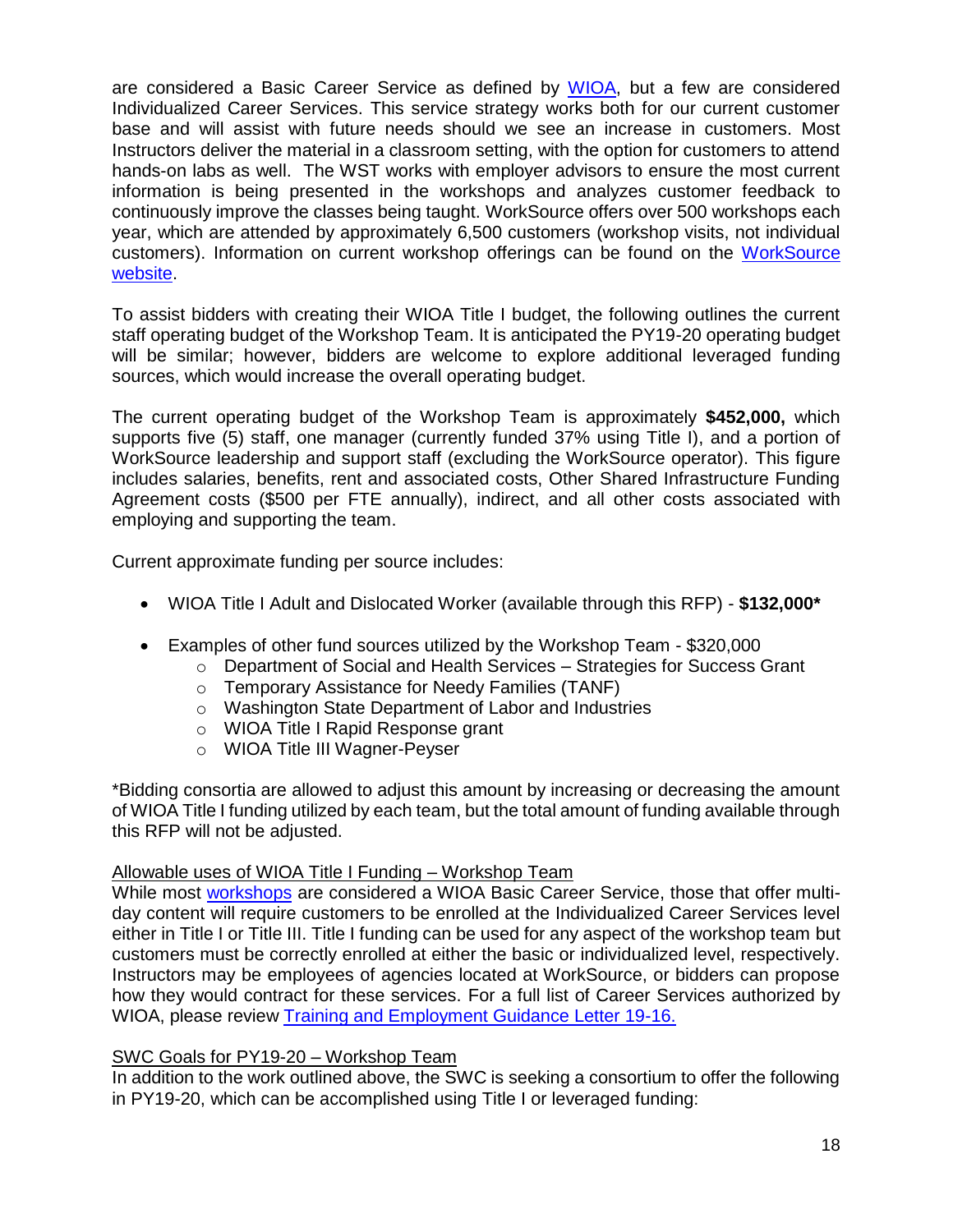- Creation of new Individualized Career Service level workshops that meet the needs of customers and are in-line with regional business needs.
- Workshops offered through virtual options, such as webinars or recordings available on WorkSource Spokane website.

## **Skill Discovery and Assessment Team**

The Skill Discovery and Assessment Team (SDAT) works with job seekers and employers to deliver state-of-the-art employment-related assessments to ensure better job matches and improve customer satisfaction. This team proctors assessments, promotes the use of assessments, researches and implements new assessments and skill discovery tools, and provides expert interpretation of assessment results to employers, job seekers, and staff. The SDAT also assists job seekers in the Hub with taking and interpreting basic level assessments on skills, abilities, and interests. Assessments currently available at WorkSource Spokane are listed below.

Paid by SWC using Infrastructure Funding Agreement-Other Shared Costs resources:

- [World of Work Inventory \(WOWI\)](https://www.wowi.com/)
- [Northstar Digital Literacy](https://www.digitalliteracyassessment.org/)
- [Picture Interest Career Survey](https://www.proedinc.com/Products/JST2943/picture-interest-career-surveysecond-edition-25.aspx)
- [eSkill Pre-Employment Assessments](https://www.eskill.com/)

Free online assessments currently utilized include:

- [Career Cluster Assessment](https://careerwise.minnstate.edu/careers/assessmentsuite.html)
- [MySkills MyFuture Assessment](https://www.myskillsmyfuture.org/)
- [CareerOneStop](https://www.careeronestop.org/) various interest and skills assessments

To assist bidders with creating their WIOA Title I budget, the following outlines the current staff operating budget of the Skill Discovery and Assessment Team. It is anticipated the PY19-20 operating budget will be similar; however, bidders are welcome to explore additional leveraged funding sources, which would increase the overall operating budget.

The current operating budget of the SDAT is approximately **\$208,000,** which supports two (2) staff, one manager (funded 7% using Title I), and a portion of WorkSource leadership and support staff (excluding the WorkSource operator). This figure includes salaries, benefits, rent and associated costs, Other Shared Infrastructure Funding Agreement costs (\$500 per FTE annually), indirect, and all other costs associated with employing and supporting the team. The SWC collects \$500 per FTE in the WorkSource center to pay for items classified as IFA Other Shared Costs, which includes assessment. Bidders do not need to budget for the cost of assessments through this RFP.

Current approximate funding includes:

- WIOA Title I Adult Dislocated Worker (available through this RFP) **\$140,000\***
- Examples of other fund sources utilized by the Assessment Team \$60,000
	- o Trade Adjustment Assistance (TAA)
	- o WIOA Title III Wagner-Peyser
- IFA-funded assessments \$8,000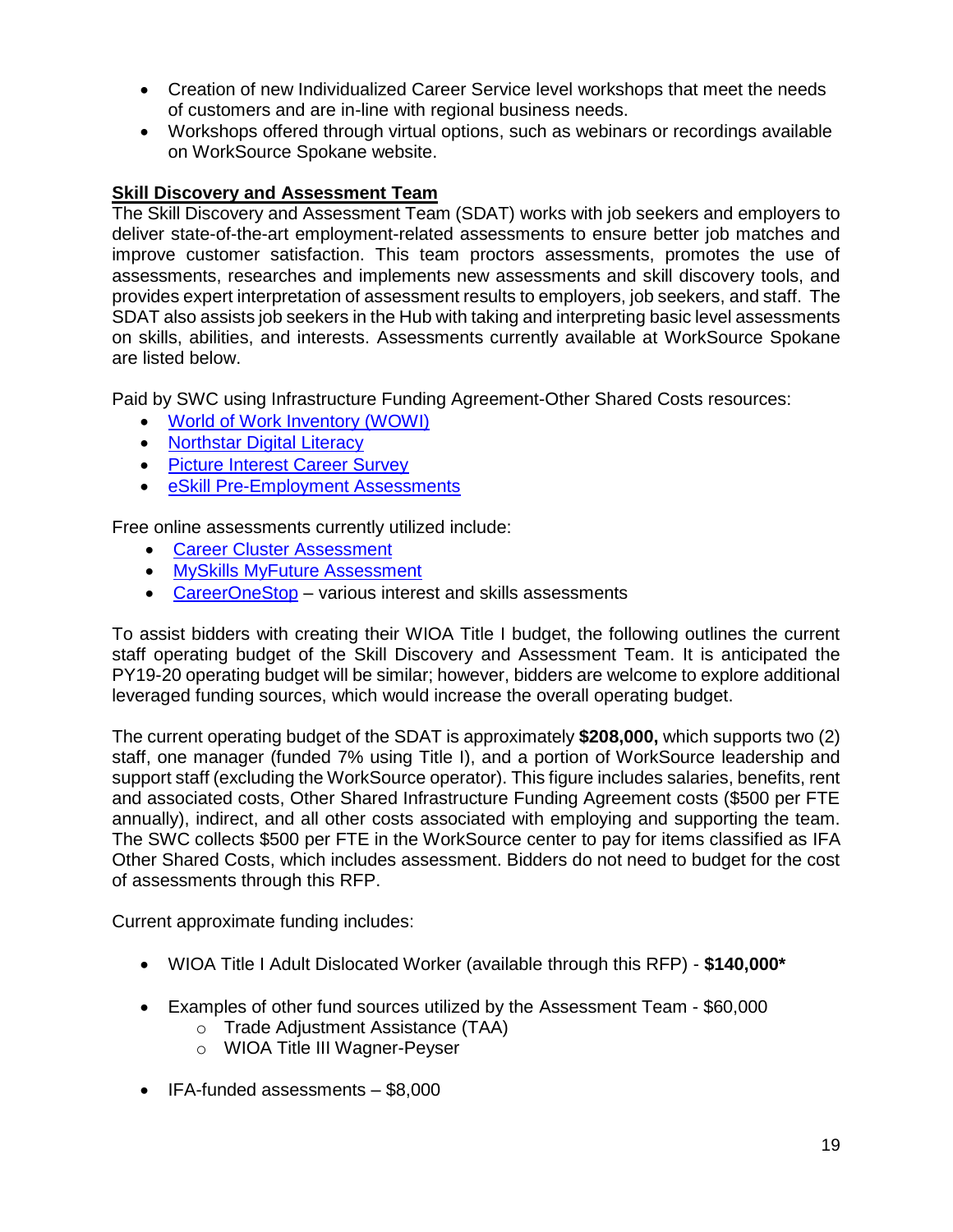\*Bidding consortia are allowed to adjust this amount by increasing or decreasing the amount of WIOA Title I funding utilized by each team, but the total amount of funding available through this RFP will not be adjusted.

#### Allowable uses of WIOA Title I Funding – SDAT Team

While most assessments are considered a WIOA Basic Career Service, those that are comprehensive or specialized in nature (as defined in [SWC Policy WS816 R1 –](https://wdcspokane.com/worksource-system) Attachment [C\)](https://wdcspokane.com/worksource-system) will require customers to be enrolled at the Individualized Career Service level either in WIOA Title I or Title III. The following is an overview of the assessment levels:

- Basic assessments (Basic Career): A cursory or general assessment of a client's skills, education/career objectives, and/or service needs.
- Comprehensive assessments (Individualized Career): Assess a complete inventory of a customer's skills, including level of proficiency or a complete inventory of service needs.
- Specialized assessments (Individualized Career): Assess skills that involve specific knowledge or training or specific service needs in great detail.

Title I funding can be used for any aspect of the assessment team as long as customers are correctly enrolled at either the Basic or Individualized Career Service level, respectively. For a full list of Career Services authorized by WIOA, please review [Training and Employment](https://wdr.doleta.gov/directives/corr_doc.cfm?DOCN=3851)  [Guidance Letter 19-16.](https://wdr.doleta.gov/directives/corr_doc.cfm?DOCN=3851)

#### SWC Goals for PY19-20 – Skill Discovery and Assessment Team

In addition to the work outlined above, the SWC is seeking a consortium to offer the following in PY19-20, which can be accomplished using Title I or leveraged funding:

- Creation of a matrix showing assessment categories, available assessments and examples of when each is ideally used or indicated. Example of assessment categories: skills assessments, personality assessments, integrity assessments, and interest assessments.
- Research and recommend to the SWC new assessments to be available for which IFA funding is requested to support the cost of the assessment(s).
- Published list of available assessments on WorkSource Spokane website.
- Creation of training to inform other WorkSource system staff how to interpret and use assessment results to assist customers.

#### **Financial Aid and Resource Management Team**

The Financial Aid and Resource Management Team (FiRM) team plays a critical role at WorkSource Spokane, serving as the team responsible for the integrity of individual programs, while allowing the rest of the center to blend service offerings in an integrated environment to meet customer needs. In this role, they are the team responsible for understanding the various program contracts and performance measures, program eligibility requirements, and serving as the central source for fiscal and programmatic information for WorkSource management and staff.

The FiRM determines eligibility for Individualized and Training level programming; and is responsible for customer file management, ensuring fiscal and programmatic quality control, program data analysis, and program reporting. The team monitors the performance of all WorkSource contracts and works directly with functional team leads in managing funding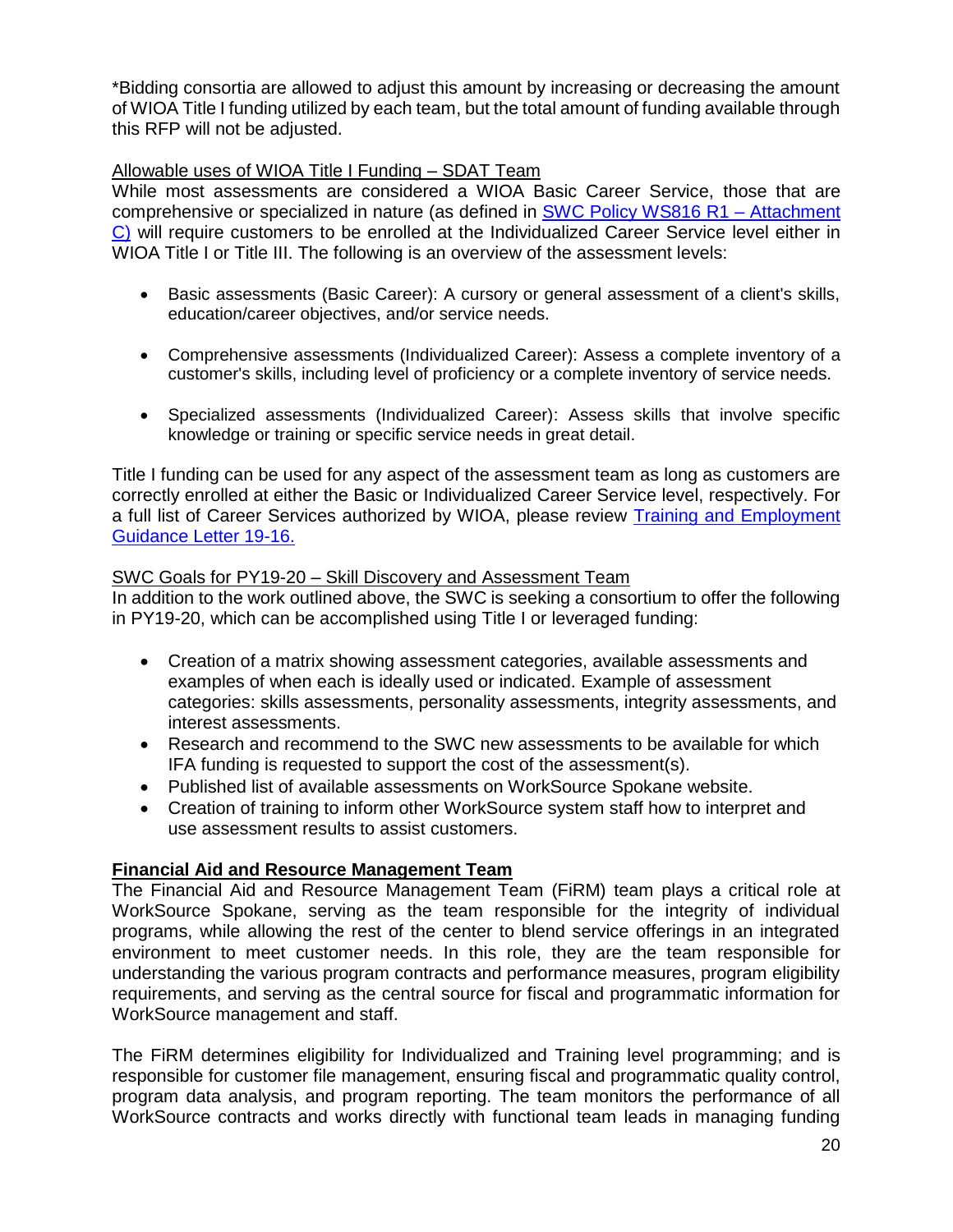stream budgets. In addition, the FiRM maintains the WorkSource Continuous Quality Improvement database which provides customer feedback analytics for WorkSource leadership and staff.

To assist bidders with creating their WIOA Title I budget, the following outlines the current staff operating budget of the FiRM. It is anticipated the PY19-20 operating budget will be similar; however, bidders are welcome to explore additional leveraged funding sources, which would increase the overall operating budget. It should be noted that assessment costs do not need to be budgeted using funds available through this RFP, as the SWC collects funding to support assessments through the Infrastructure Funding Agreement.

The operating budget of the FiRM is approximately **\$500,000,** which supports approximately five (5) staff, one manager (currently fully funded by Title I), and a portion of WorkSource leadership and support staff (excluding the WorkSource operator). This figure includes salaries, benefits, rent and associated costs, Other Shared Infrastructure Funding Agreement costs (\$500 per FTE annually), indirect, and all other costs associated with employing and supporting the team.

Approximate funding per source includes:

- WIOA Title I Adult and Dislocated Worker (available through this RFP) **\$265,000\*** o Staffing and team manager - \$265,000
- Examples of other fund sources utilized by the FiRM \$230,000
	- o Staffing and associated costs \$230,000
		- Basic Food and Employment (BFET)
		- SWC-funded unrestricted grants
		- **EXECT** Temporary Assistance for Needy Families (TANF) (WorkFirst)
		- **Trade Adjustment Assistance (TAA)**
		- WIOA Title I Rapid Response-Dislocated Worker grant
		- Reemployment Services Eligibility Assessments (RESEA)
		- WIOA Title III Wagner-Peyser

\*Bidding consortia are allowed to adjust this amount by increasing or decreasing the amount of WIOA Title I funding utilized by each team, but the total amount of funding available through this RFP will not be adjusted.

#### Allowable uses of WIOA Title I Funding – FiRMTeam

WIOA Title I funding may be used to support any aspects of the FiRM team's work as long as funding is shared proportionally with other leveraged resources. Specific duties include:

- Determining program eligibility for Individualized Career and Training level services;
- Processing [supportive](https://wdcspokane.com/core/files/wdcspokane/uploads/files/W409%20R4%20Support%20Services%20100417.pdf) services requests;
- File management, including paper files and training staff on how to manage paperless files;
- Ensuring programmatic and fiscal quality control;
- Program data analysis, WIOA program reporting, and WIOA quarterly reporting;
- Ensuring performance on all contracts, and if there is a problem, working with WorkSource leadership to create a solution;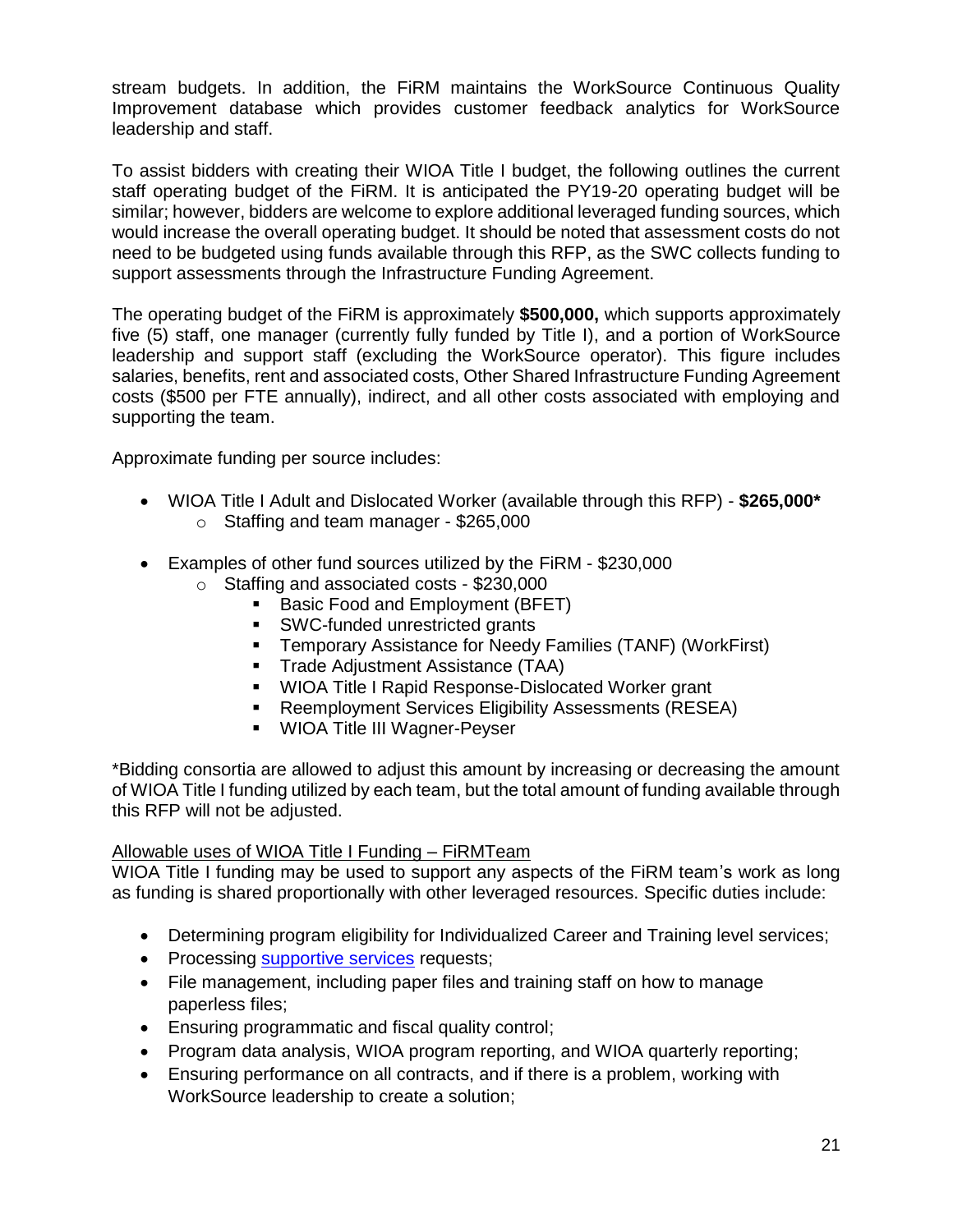- Managing data entry for all career service levels, which can include training staff how to correctly input data and monitoring to ensure data integrity;
- Managing processes and files for program and fiscal compliance;
- Processing OJT and WEX payments and protocols to ensure compliance;
- Creating and/or managing universal financial aid/program enrollment forms and processes; and
- Creating and/or managing universal voucher processes.

## SWC Goals for PY19-20 - FiRM

In addition to the work outlined above, the SWC is seeking a consortium to offer the following in PY19-20, which can be accomplished using Title I or leveraged funding:

- Utilization of software or database, either purchased using IFA funding or built by the FiRM, to support integration by including all funding managed by WorkSource that highlights available funding, spending restrictions, and spending deadlines.
- Create a process to fully integrate all resources across funding sources to meet customer needs.

## **D. Serving Veterans and Their Families**

While all veterans, military personnel and their spouses can be served at WorkSource Spokane, the SWC is committed to providing this priority population with enhanced offerings by having WorkSource staff available on-site at Fairchild Air Force Base. As such, the selected consortium will be required to provide services on-base and must include services beyond those for veterans with a disability. This service offering does not have to be funded using WIOA Title I; it can be leveraged, and it can also be a rotating staff member. The intent is to connect this priority population with information about WorkSource services, and to ultimately connect them to local businesses that need their talent, work ethic and in-demand skill sets. It is up to bidding consortia to determine how this service offering will be funded, and if the individual(s) providing the service will serve on a functional team at WorkSource Spokane.

## **E. Rapid Response**

Rapid Response activities are provided to enable Dislocated Workers to transition to new employment as quickly as possible, following either a permanent closure or mass layoff. These services must be customized to meet the needs of both the employer and employees. Rapid Response activities are defined in the [Workforce Innovation and Opportunity Act](https://www.federalregister.gov/documents/2015/04/16/2015-05530/workforce-innovation-and-opportunity-act-notice-of-proposed-rulemaking)  [Section 3 \(51\),](https://www.federalregister.gov/documents/2015/04/16/2015-05530/workforce-innovation-and-opportunity-act-notice-of-proposed-rulemaking) and generally include the following activities:

- On-site contact with employers, representatives of the affected workers and the local community (lead: Talent Solutions Center)
- Conduct Rapid Response layoff orientations for impacted employees (in coordination with the talent solutions team)
- Assistance with application for Unemployment Insurance (lead: WorkSource)
- Job search workshops (lead: WorkSource)
- Referral of affected workers to appropriate short and long-term resources for finding new jobs and/or upgrading their skills (lead: WorkSource)

It is up to bidding consortia to propose which teams will play a role in Rapid Response and how this service will be coordinated between WorkSource and Talent Solutions Center staff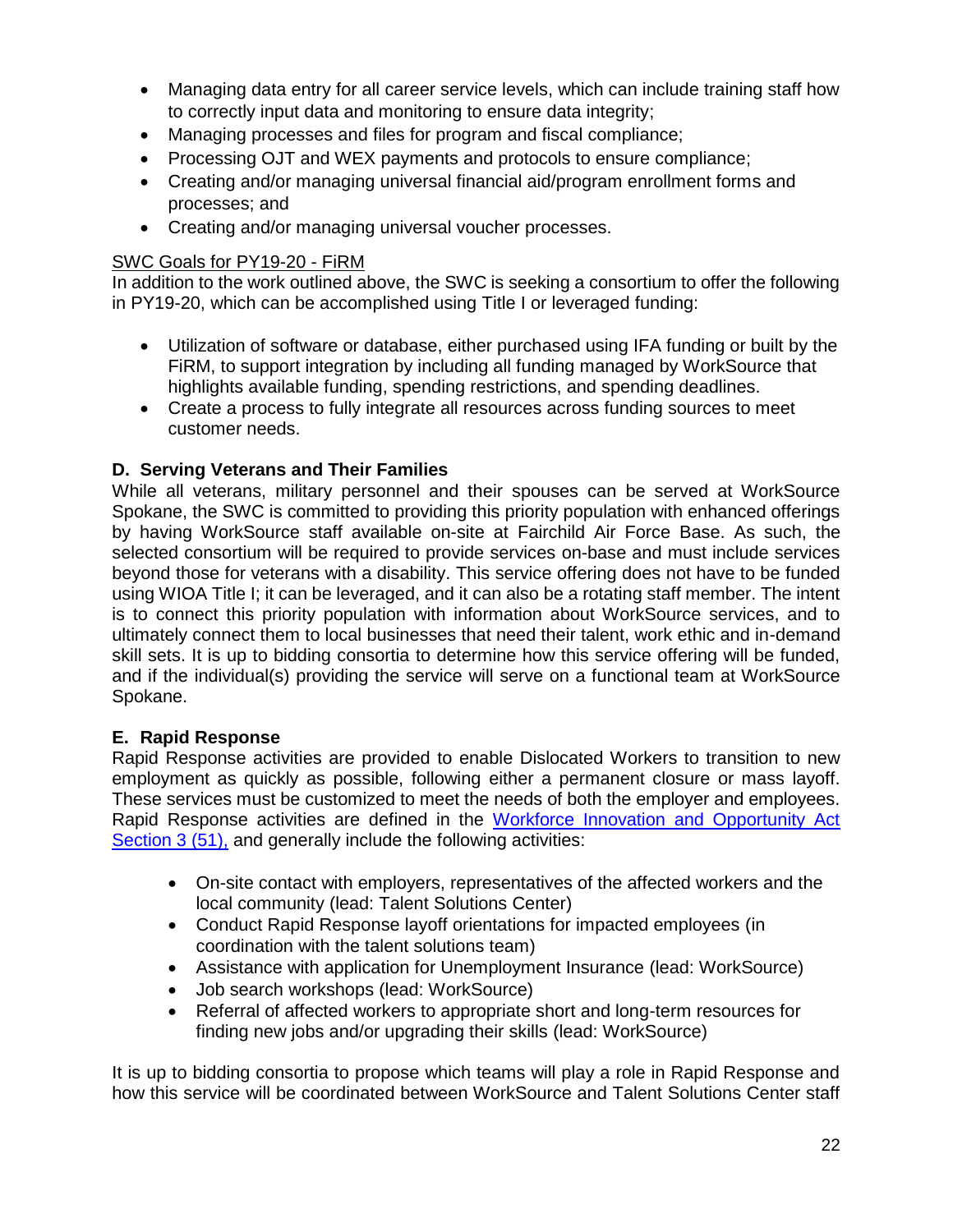(see [WorkSource System Talent Solutions RFP](https://wdcspokane.com/rfps) for additional information on their role in Rapid Response).

## **F. Functional Leadership**

In blended teams throughout the WorkSource Campus, members from multiple agencies serve on functional teams with a functional leader. This leader coordinates the day-to-day work and activities of the members of the team, and in many cases, the functional team leader may be from a different agency than some of the team members. The table below illustrates how functional leaders and agency supervisors share responsibility for staff supervision.

| <b>AGENCY SUPERVISOR</b>                    | <b>FUNCTIONAL LEADER</b>                |
|---------------------------------------------|-----------------------------------------|
| Conducts performance evaluations            | Provides input to agency supervisor for |
|                                             | performance evaluations                 |
| Approves agency staff vacations and other   | Coordinates team member leave requests  |
| leave requests                              | with agency supervisor based on         |
|                                             | operational needs                       |
| Approves agency staff travel requests and   | Coordinates team member travel requests |
| reimbursements                              | with agency supervisor based on         |
|                                             | operational needs                       |
| Prepares and provides specific agency       | Prepares and provides functional team   |
| required training for staff in coordination | specific training for team members      |
| with functional leader to mitigate impact   |                                         |
| upon the work of the team                   |                                         |
| Communicates outcomes of any issues         | Forwards issues regarding team members  |
| involving agency staff with the functional  | to the agency supervisor to assist in   |
| leader                                      | resolution                              |

## **G. Program, Leaseholder and Operator Responsibilities**

Throughout the life of the contract associated with this RFP, the Employment Security Department (ESD) will remain the leaseholder at WorkSource Spokane. As such, ESD will be responsible for maintaining the physical facility, rental agreements, and items addressed in each respective master lease. All facility-related decisions will be made by the leaseholder in collaboration with the appropriate parties. However, leaseholder authority is limited to the physical facility and does not include being responsible for hours of operation, facility design/layout, customer flow, or where specific staff offices are located within the building (other than as each apply to cost and resource sharing), as this is the responsibility of the WorkSource operator.

As changes relating to design, customer flow, etc. can carry a cost, the WorkSource operator will be required to work with the leaseholder and the SWC. It is the responsibility of the operator to work with the ESD Office Services Department, as well as within state guidelines, so that resulting costs can be assigned appropriately.

The selected consortium will be responsible for the day-to-day operations of the contract associated with this RFP; however, as the site is designed using ISD, the operator will have a role in ensuring a design that works to meet all funded program goals throughout the WorkSource center. Service providers will be responsible for managing individual program/funding streams, directly providing services to customers, reaching outcome targets, program/functional team management and process improvement, performance analysis, and additional funds implementation, in partnership with the operator.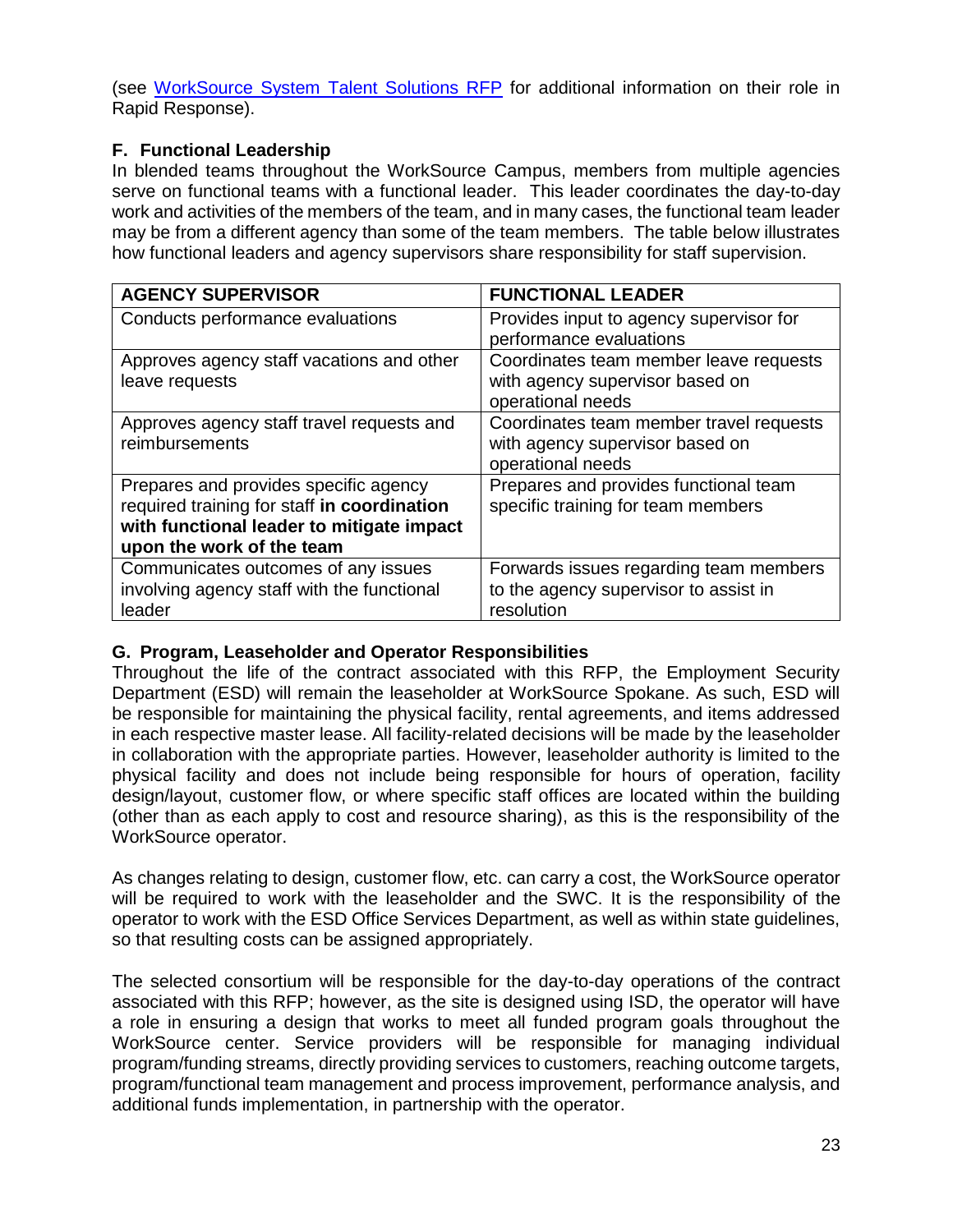Each agency providing staff for a functional team will be responsible for working through the team manager and WorkSource operator to ensure the work plan and day-to-day work of individual staff meet leveraged programs/funding streams goals. The selected consortium is expected to develop methods for ensuring the success of the team manager and individual staff, and the team manager is expected to honor the contributions of leveraged funding streams. If the team or individual members are not meeting the goals/targets, the manager and/or the operator may request assistance from agency leaders to create a solution. It is required that agencies assist with reaching resolution, and in some cases that could include professional development or team member transfers within WorkSource.

## WorkSource Operator

The WorkSource operator will work to support the entire center and coordinate services across the site. The WorkSource operator is expected to honor the consortium's contributions and involve their leadership in decisions critical to the operation of the site. The operator will be required to work with the service providers to make changes to service delivery, but ultimately the operator will inform, guide, and direct the operations of each site. The consortium providing the services described in this RFP will work under the guidance and functional oversight of the WorkSource operator, who will:

- Be knowledgeable of all laws and rules associated with managing a one-stop, including applicable portions of [WIOA law](https://www.doleta.gov/wioa/) and [TEGL 16-16.](https://wdr.doleta.gov/directives/attach/TEGL/TEGL_16-16_Acc.pdf)
- [Manage WorkSource Spokane,](https://wdcspokane.com/core/files/wdcspokane/uploads/files/One%20Stop%20Operator%20R1.pdf) including hours of operations (in consultation with SWC), space configuration, space usage, space design and layout, customer flow, and managing the center following integrated service delivery design principles.
- Determine the number of staff and workspaces at WorkSource Spokane, as well as the programs and projects operated within WorkSource.
- Work with the SWC and partners to define and provide a means to meet common operational needs, such as training, technical assistance, additional resources, etc.
- Encourage partner collaboration including continuously striving to achieve shared ownership for success of the customer and the system.
- Approve all changes in advance and in writing for office furniture, office equipment, and IT hardware and software. It is understood that reasonable accommodations and federal or state-mandated changes cannot be denied by the operator.
- Approve all community, agency, and other meetings held within WorkSource Spokane and/or in representation of WorkSource Spokane within the community.
- In partnership with the SWC, coordinate communication and partnerships across the WorkSource Campus and affiliated service locations in Spokane County.
- Lead the One-Stop Site Certification process for WorkSource Spokane.
- Operationalize the vision of the SWC for WorkSource Spokane as communicated through formal documents as well as through informal communication. This vision includes a center designed to meet the needs of area business by providing a prepared workforce, high quality customer service, Integrated Service Delivery, and a professional environment with up-to-date technology.
- Establish the expectations of dress and attire and hold agencies accountable for enforcing these expectations.
- Assure appropriate referrals are made among the partners.
- Promote the services available on the WorkSource Campus, including development of marketing and outreach materials, with support from the SWC.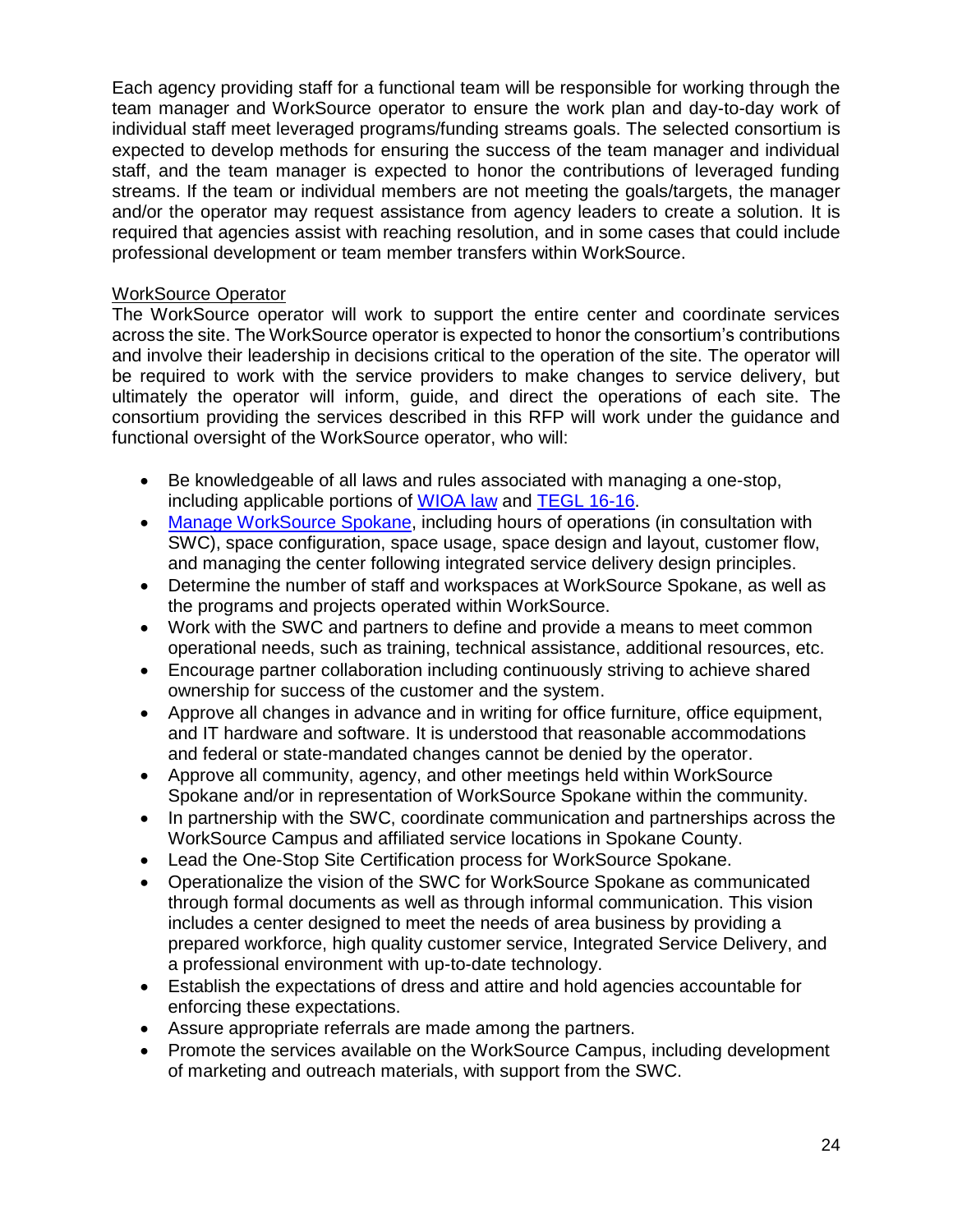- Be knowledgeable of the mission and performance standards of all partners and facilitate cross-training among all staff and a common performance management system.
- Evaluate customer needs and satisfaction data to continually refine and improve service strategies.
- Ensure that the SWC's non-program-related policies and procedures are effectively communicated and carried out at WorkSource.
- Ensure non-program equal opportunity requirements are met, including coordinating staff training, and assuring equal opportunity posters and processes are in place.
- Ensure safety policies and practices, including a safety team and safety bulletin board, are in place and are working effectively.
- Functionally report to the SWC's Chief Operations Officer. In this context, "functionally report to" means takes guidance from, stays in regular contact with and works together to jointly achieve goals.
- Convene and lead, in partnership with the SWC COO, a site operators' committee to review topics relevant across the WorkSource Spokane campus.

See WorkSource One-Stop Operator policy for additional information: [https://wdcspokane.com/worksource-system.](https://wdcspokane.com/worksource-system)

## **H. WorkSource Campus Hours of Operation and Closures**

To ensure a cohesive WorkSource Campus, as well as safety of staff and customers, the SWC will be establishing a policy regarding hours of operation and minimum closures for the campus. The WorkSource operator has the authority to close the site due to inclement weather or other necessity.

Consistent hours of operation, as outlined below, assist WorkSource Campus security with providing service during standard business hours. These hours apply to WorkSource Spokane, Next Generation Zone, EnVision Center and the Talent Solutions Center.

- Buildings will be unlocked and open for customers from 9:00 a.m. to 5:00 p.m. Monday through Friday.
- Staff training and development, staff meetings, and team meetings will occur from 8:00 a.m. to 9:00 a.m. Monday through Friday.
- All sites will be closed to customers the following days:
	- o New Year's Day January 1\*
	- o Martin Luther King, Jr. Day Third Monday in January
	- o President's Day Third Monday in February
	- o WorkSource System Staff Training Day One day each spring (April-June)
	- o Memorial Day Last Monday in May
	- o Independence Day July 4\*
	- o Labor Day First Monday in September
	- o Veteran's Day November 11
	- $\circ$  Thanksgiving Day Third Thursday in November\*
	- o Christmas Day December 25\*

If a legal holiday falls on a Saturday, the preceding Friday will be observed as the holiday. If a holiday falls on a Sunday, the following Monday will be observed as the holiday. For the holidays indicated above with an asterisk, if the holiday falls on a Tuesday or Thursday, the day prior to or following the holiday will be closed to customers but open for staff. It is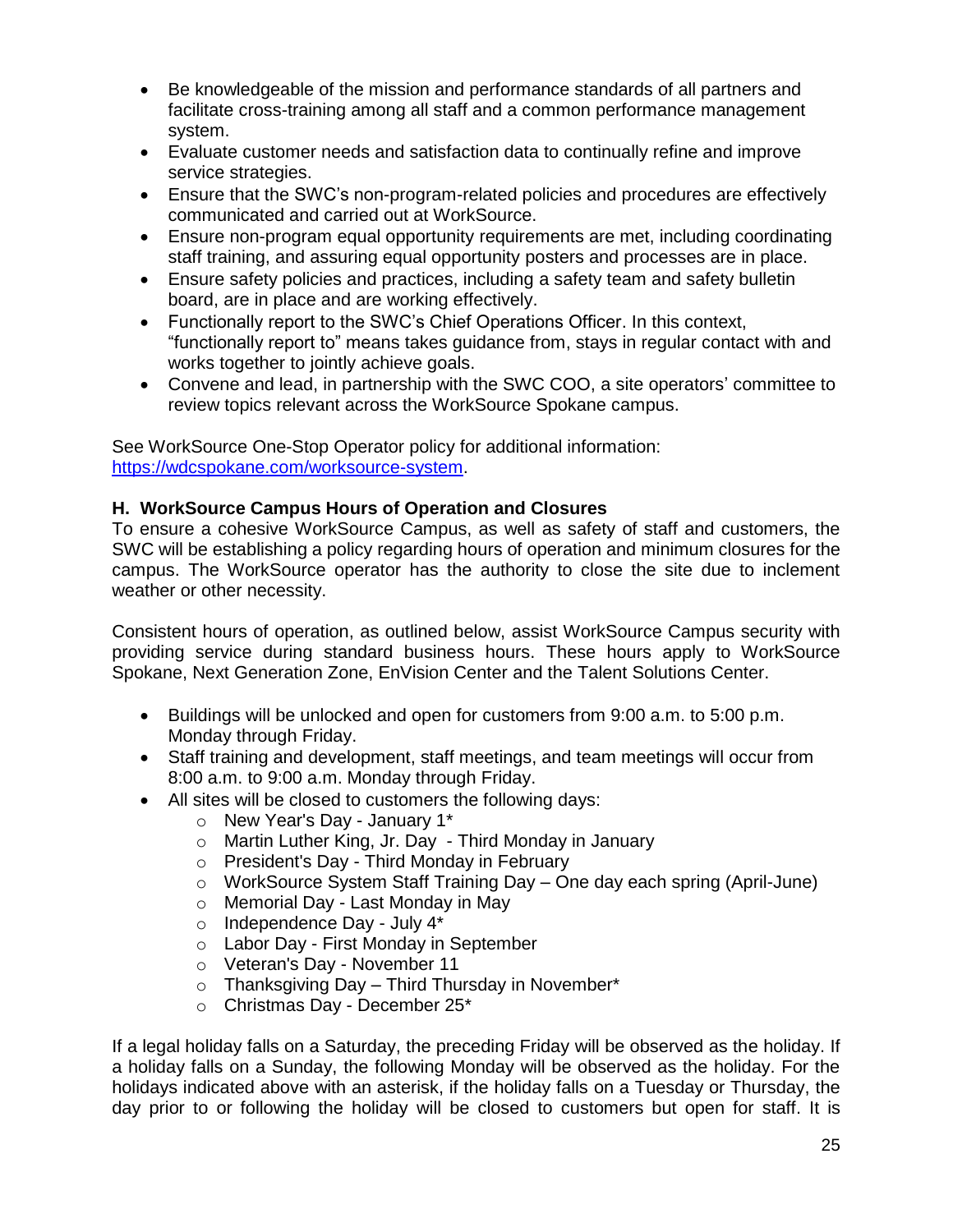anticipated that work difficult to accomplish when customers are in the center will be accomplished during these days, such as deep cleaning of the site, site repairs, file maintenance, etc.

## **I. Overview of WorkSource Spokane Campus**

In addition to WorkSource Spokane, the WorkSource Campus hosts the following WorkSource sites:

## **Next Generation Zone**

The [Next Generation Zone,](https://nextgenzone.org/) our region's only career and education one-stop center for young adults ages 16-24, consists of approximately 17-20 staff representing various partner organizations. As a WorkSource Affiliate site, it is connected to the public workforce system and the nationwide system of American Job Centers. Each year the Next Generation Zone provides over 1,750 young adults with career information, and of those, approximately 750 young adults receive individualized in-person career and education services. The center is designed to mitigate barriers to success by co-locating key social service, education, career skills training, and other youth-serving agencies under one roof. The model is a true "onestop" that has successfully streamlined operations, achieved a highly functional and collaborative organization structure, and is able to allocate more resources to programming and direct customer services as it realizes operations cost savings.

The Next Generation Zone is designed to serve young adults that are not connected to the workforce or postsecondary education by focusing on relationships through re-engagement to address barriers to employment and education. The ultimate goal is for each young adult to successfully obtain a job and/or enter an education or training program. About half of the youth served come to the Next Generation Zone because they were not successful in high school for a variety of reasons. The site offers onsite education resulting in High School Equivalency (GED) through the Open Doors Reengagement Program and Community Colleges of Spokane. Most youth have experienced trauma of some kind, and we take a trauma-informed approach in program design, policies, processes, and one-on-one interactions with youth. Last year, the Next Generation Zone had over 150 youth graduate with their High School Equivalency certificate, and placed over 120 young adults into employment and/or post-secondary education. Young adults who complete Next Generation Zone programming earn an average of \$12.45/hour, and 125 youth completed the 36-hour 21<sup>st</sup> Century Career Skills Academy in 2018.

Partner organizations physically at the Next Generation Zone include:

- Career Path Services
- Goodwill Industries of the Inland Northwest
- NorthEast Educational Service District 101
- Spokane Community College

#### **EnVision Center**

The City of Spokane began working on a concept for a collaborative social services site in June 2017 with the goal of reducing barriers for those seeking services. The hard work of a Project Team including staff from the City, the SWC and the Spokane Housing Authority, is paying off with the opening of an **EnVision Center** expected in early 2019. The Spokane EnVision Center is one of 18 HUD-designated EnVision Center Demonstration Sites in the United States designed as centralized hubs that serve as an incubator to support four key pillars of self-sufficiency: (1) economic empowerment, (2) educational advancement,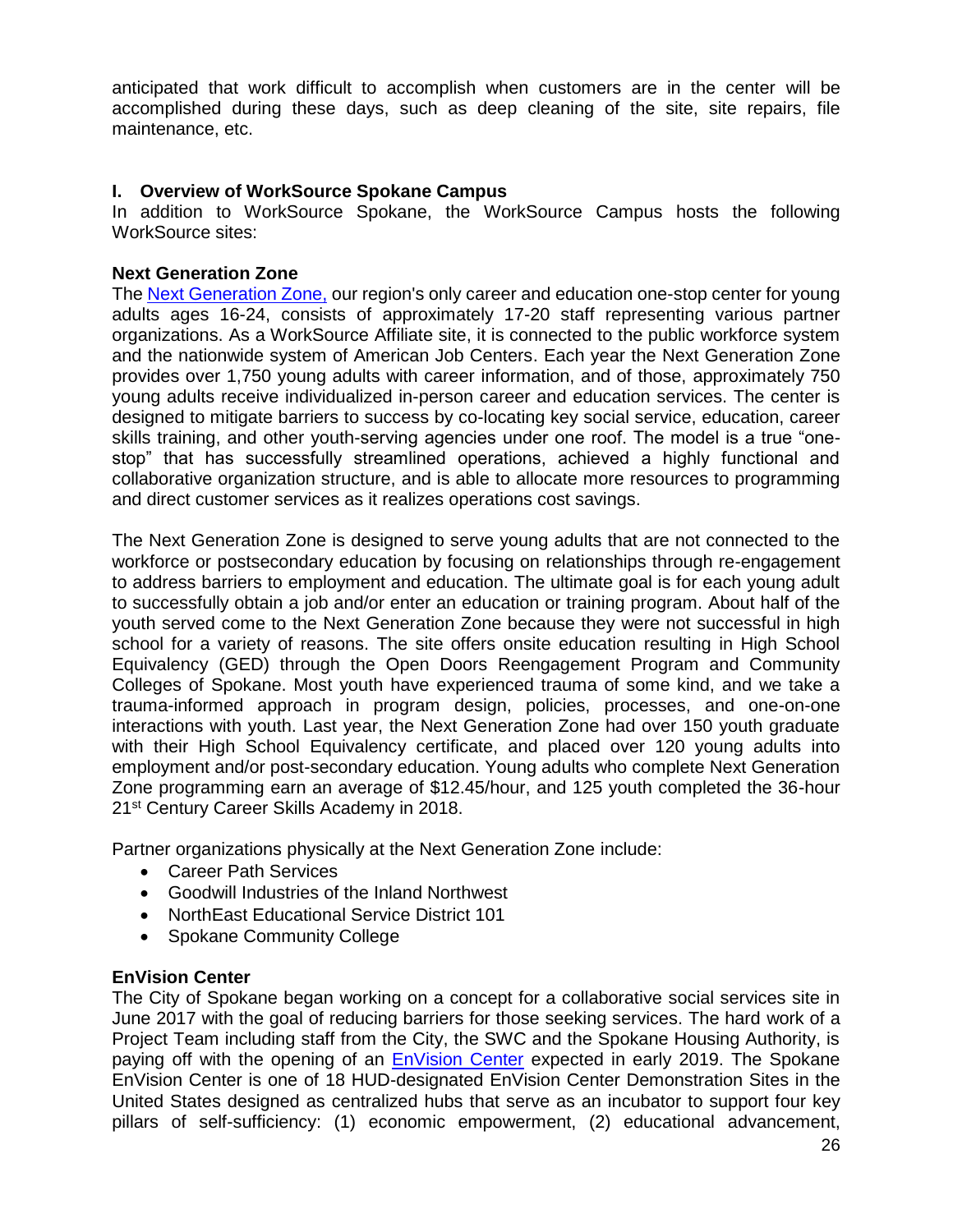(3) health and wellness, and (4) character and leadership. Spokane's EnVision Center will be located at 130 S. Arthur St. on the second floor of the WorkSource building, and it will serve as a one-stop for a variety of services including housing assistance, healthcare access, preemployment, re-entry/justice, basic needs assistance (food assistance, clothing closet), peer mentoring and educational workshops. Provider agency commitments are being finalized and it is anticipated up to 35 staff will have workstations in the center. Once established, the site will apply to be certified as a WorkSource Connection Site, and it is expected to serve up to 100 customers each day through a collaborative service model once fully operational. The site will provide many WorkSource customers enrolled in WIOA Title I with access to services necessary to attain or retain employment, such as stable housing, community resources, and financial well-being services.

#### **Talent Solutions Center**

The intent of [business services,](https://wdcspokane.com/employer-resources) which will be known as talent solutions beginning in PY19- 20, is to connect employers to workforce development resources with the goals of strengthening and growing the economy, supporting job creation and meeting the hiring needs of employers. Per WIOA law, the SWC will lead regional sector strategies and business services, and as such, will contract with agencies through a separate [RFP](https://wdcspokane.com/rfps) for talent solutions staff who will work with and on behalf of the SWC.

Talent solutions are the cornerstone of our model, which the SWC and partners fund using WIOA Titles I, II and IV, TANF and other grant funding. In spring 2019, the SWC and WorkSource will be launching a Talent Solutions Center, which will be certified as a WorkSource Connection Site located at 140 S. Arthur St., Suite 300B, and will consist of approximately 10 staff. This site will offer by-appointment and walk-in support to employers, as well a Talent Solutions Event Center, which will be available for employers to use as needed, and where we will collectively host business-focused workshops and seminars. The current [Business Engagement Team,](https://worksourcespokane.com/for-employers) which will become staff of the Talent Solutions Center, is known for recording the highest number business services monthly in the statewide database, with workforce information being provided monthly to over 1,000 businesses, and 180 businesses receiving staff-assisted support monthly.

Beginning in 2019, the WorkSource operator will functionally supervise [talent solutions,](https://wdcspokane.com/rfps) in cooperation with the SWC Chief Operations Officer, to ensure they are working on behalf of all businesses and in coordination with the entire WorkSource Campus. Please refer to the [WorkSource System Talent Solutions RFP](https://wdcspokane.com/rfps) for information about the role and function of the talent solutions team. The WorkSource operator will guide those funded to deliver business services by functionally supervising the team and team manager and will work on behalf of the SWC to implement changes and provide and/or coordinate staff training, establish goals, and continue developing that team as the go-to business resource in Spokane County.

There are many talent acquisition and workforce development services available to local businesses through Spokane's Workforce Development System, both through the SWC and the business services team. Examples include (for a full list, please see the WorkSource [System Talent Solutions RFP\)](https://wdcspokane.com/rfps):

- Access to labor market information and reports
- Connection to customized training and incumbent worker training
- Outplacement assistance
- Assistance crafting effective job postings
- Free listing on statewide job seeker website [www.worksourcewa.com](https://worksourcewa.com/)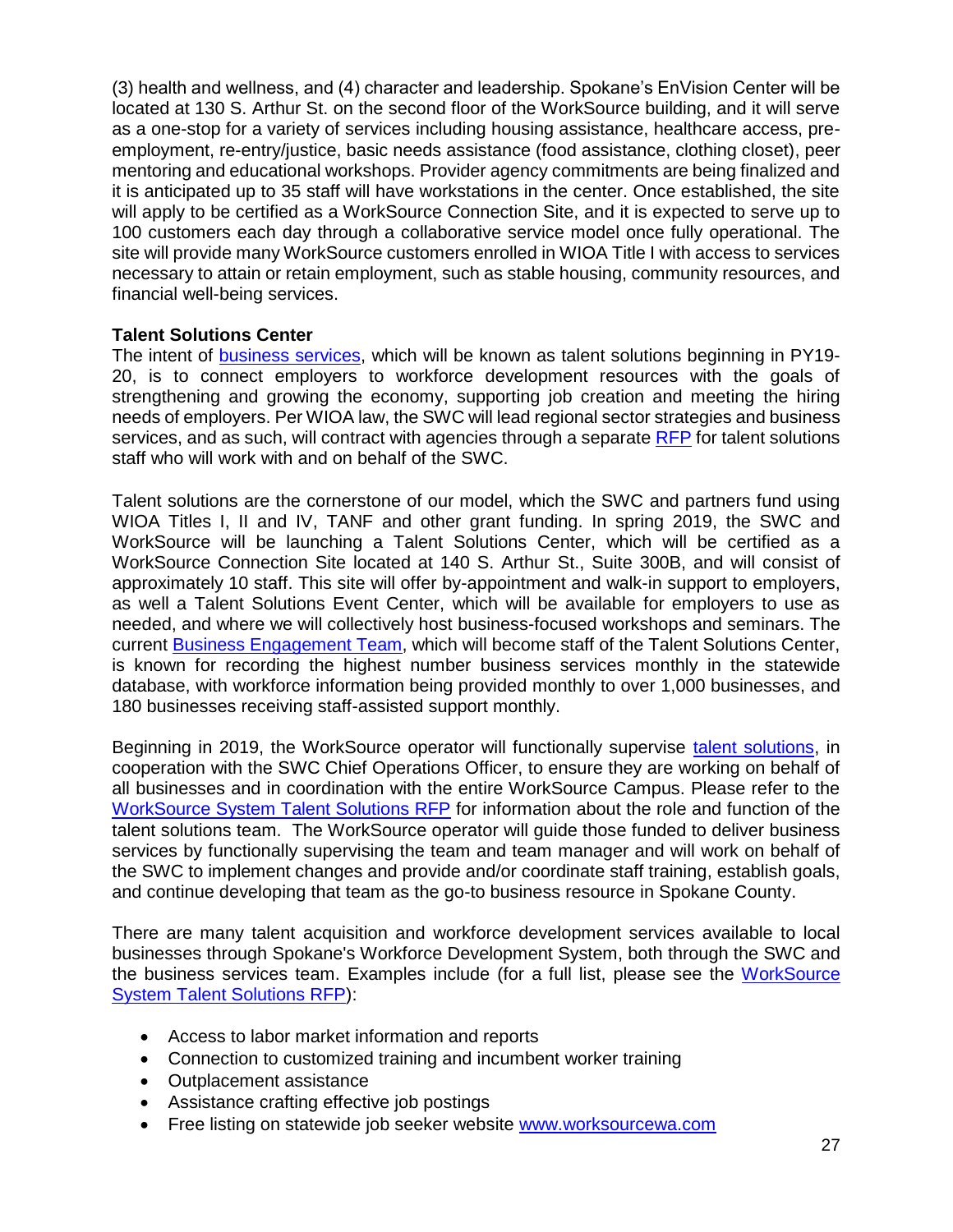- Low- or no-cost workshops and trainings, e.g., behavioral-based interviewing and succession planning
- Layoff [response](http://wdcspokane.com/layoff-response) services
- Candidate screening
- Large-scale community-wide job fairs
- Featured employer sessions and company-specific hiring events
- Industry-specific and targeted job fairs
- Assistance recruiting individuals into in-demand sectors by guiding them through appropriate education and training programs
- On-the-Job Training (OJT) funding to offset the cost of training new hires
- Access to other tax credits, helping to offset the cost of new hires

While we have made great strides in creating a dynamic, cutting-edge talent solutions team in recent years, the WorkSource operator will be responsible for continuing the team's growth and working with the SWC to operationalize our vision of this team serving as the go-to resource for businesses in Spokane County.

#### **J. Other Affiliated Sites**

In addition to the sites on the WorkSource Campus – WorkSource Spokane, Next Generation Zone, Talent Solutions Center, and EnVision Center - the WorkSource System is also comprised of [other affiliated sites,](https://worksourcespokane.com/partners) including 18 off-campus connection sites and one satellite office.

Our connection sites provide general information about WorkSource Spokane and provide employment-related services to job seekers. These off-campus connection sites include:

- Goodwill Industries of the Inland Northwest
- Spokane Community College
- Spokane Falls Community College
- YWCA Spokane
- Spokane Public Library District (3 locations)
- Spokane County Library District (11 locations)

Our satellite office on Fairchild Air Force Base is housed within the Airman and Family Readiness Center. Workforce professionals at this site prepare transitioning military service members and their spouses with key skills to gain employment in the Spokane area and provide career coaching services to the entire base community.

#### **K. Performance Metrics**

The following chart demonstrates anticipated program targets, but it is important to note that these targets are based on an older service delivery model and do not reflect the anticipated impact of ISD. The impact of ISD on state negotiations as well as changes from federal guidance may cause these targets to change. Additionally, certain performance targets have not yet been set by DOL or Washington State. If and when changes to the anticipated program targets occur, these targets will be renegotiated with the selected service providers.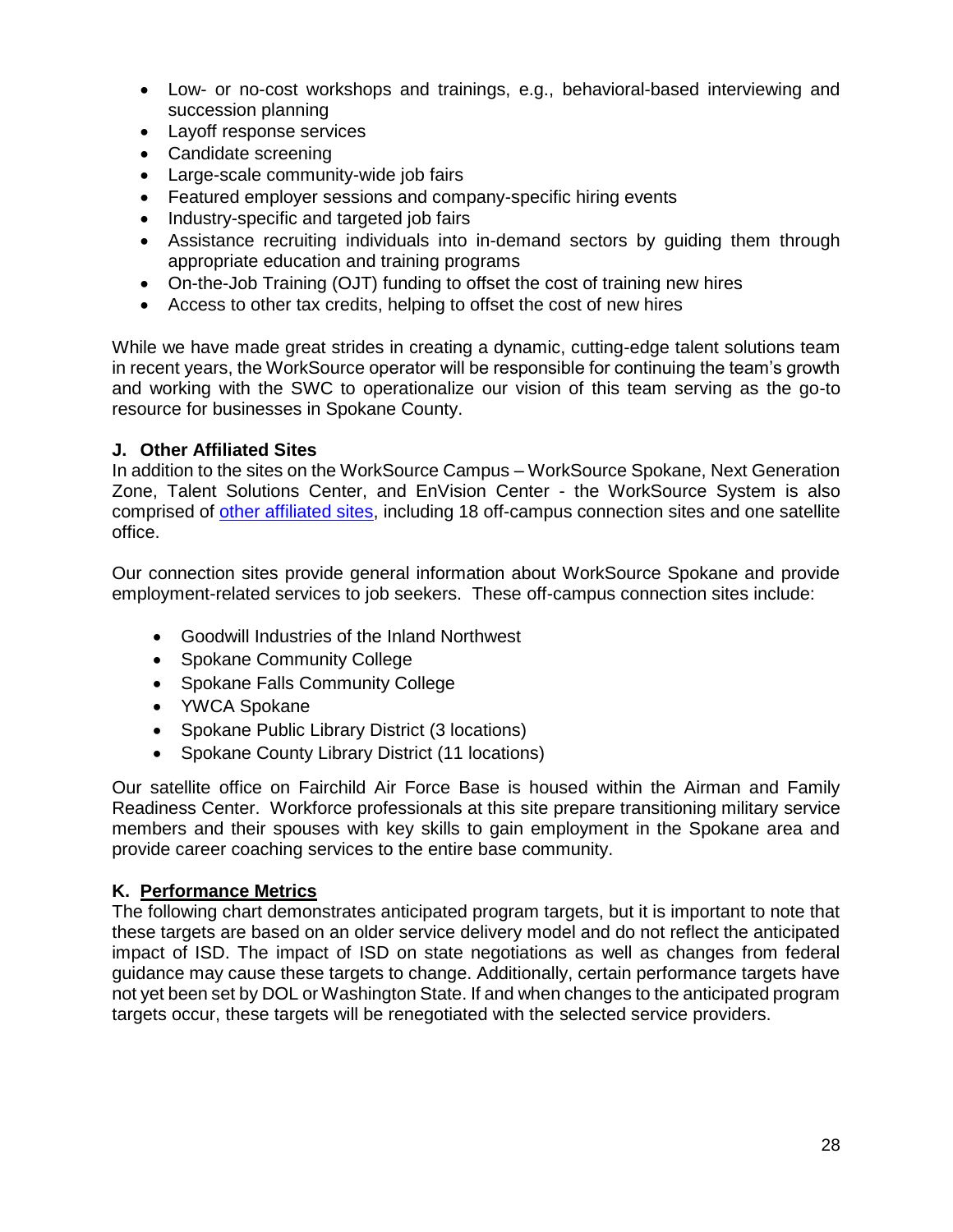#### **PERFORMANCE METRICS – ADULT AND DISLOCATED WORKER**

**Employment Rate 2nd Quarter** – The percentage of participants in unsubsidized employment during the second quarter after common exit.

PY19 Adult Target: 85.4% PY19 Dislocated Worker Target: 80.6%

**Employment Rate 4th Quarter** – The percentage of participants in unsubsidized employment during the fourth quarter after common exit.

PY19 Adult Target: 84.5% PY19 Dislocated Worker Target: 77.2%

**Median Earnings 2nd Quarter** – The median earnings of participants in unsubsidized employment during the second quarter after common exit.

PY19 Adult Target: \$6,833 PY19 Dislocated Worker Target: \$8,415

**Credential Attainment –** The percentage of participants in an education or training program (excluding those in on-the-job training (OJT) and customized training) and who during participation or within one year after common exit:

- 1. Attain a recognized postsecondary credential or its recognized equivalent; or
- 2. Attain a secondary school diploma or its recognized equivalent and are employed or are enrolled in an education or training program leading to a recognized postsecondary credential.

PY19 Adult Target: 63.4% PY19 Dislocated Worker Target: 66.8%

**Measurable Skill Gains** – The percentage of program participants who, during a program year, are in an education or training program that leads to a recognized postsecondary credential or employment and who are achieving measurable skill gains, defined as documented academic, technical, occupational, or other forms of progress, towards such a credential or employment.

No target at this time.

#### **PERFORMANCE METRICS – EFFECTIVENESS IN SERVING EMPLOYERS**

Performance metrics for effectiveness in serving employers have not yet been identified by Washington State. Two proposed measures from the Department of Labor are being piloted by Washington State, which will be used to evaluate and identify a standard indicator for serving employers beginning in PY19. The two proposed measures being piloted are:

**Repeat Business Customers** – The percentage of employers who, during a program year, are using WIOA core program services more than once. No target at this time.

**Employer Penetration Rate –** The percentage of employers who, during a program year, receive a WIOA core program service compared to the total employers operating in the Workforce Development Area (Spokane County). No target at this time.

## *SECTION VIII: SUBMISSION INFORMATION AND REQUIREMENTS*

#### **General Submission Information**

To be considered for funding, bidders must submit a proposal along with other supporting documentation in accordance with the instructions in this RFP. When evaluating a proposal, the SWC will consider how well the respondent has complied with these instructions and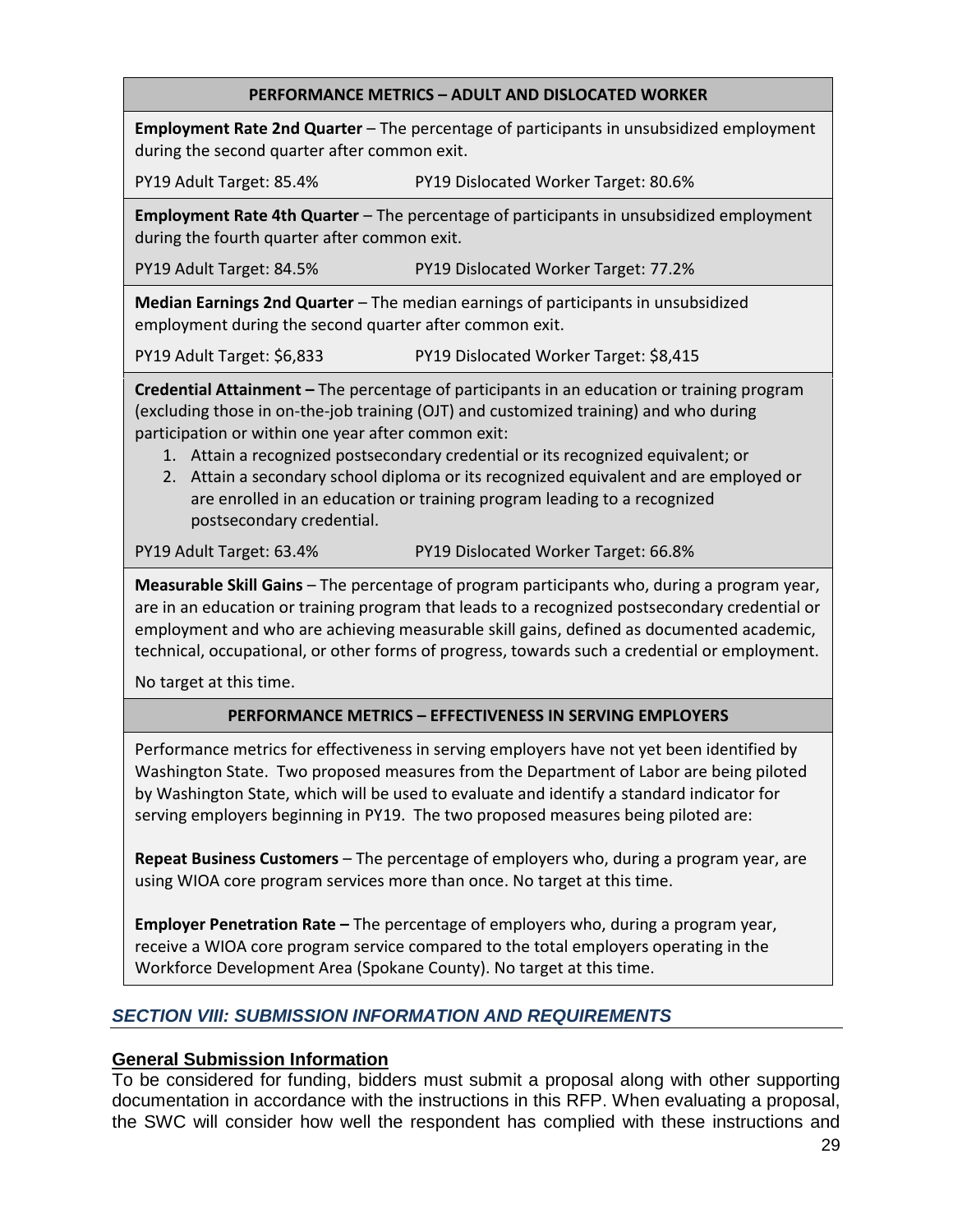provided the required information. The SWC reserves the right to request clarifications from any bidder regarding information in their proposals.

Bidders can contact the SWC by email at [admin@wdcspokane.com](mailto:admin@wdcspokane.com) during the technical assistance (Q&A) period to request clarification that may be needed to comply with these instructions. Questions are considered public information and will be posted in their entirety on the SWC website with answers within two (2) working days of submission. Questions will be accepted by email only.

Responses to this RFP should be economically prepared, with emphasis on completeness and clarity of content. The proposal, as well as any reference materials presented, must be typed in English in at least 11-point font and must be on standard 8  $\frac{1}{2}$  by 11" paper with no less than one-inch margins. Foldouts containing charts, spreadsheets, and oversize exhibits are permissible.

## **Proposal Checklist**

All proposals must contain the following documents:

- □ Executive summary (one page)
- □ Proposal narrative (can be up to 15 pages)
- a Budget
- □ [Information Form & Risk Assessment](http://www.wdcspokane.com/rfps)
- □ [Client Activity Chart/Loading chart](https://wdcspokane.com/rfps)

## **RFP Questions**

Bidders must provide responses in narrative format to each item/question listed below. Responses must be associated with the specific questions provided. **Proposals must include the exact questions as written below.** There are 200 points possible. Proposals will be evaluated on four criteria, each carrying a unique weighting.

## **A. Consortium Experience and Philosophy (60 points)**

Summarize your consortium's strengths and experience in the following areas:

- Managing employment programs
- Meeting performance outcomes
- Fiscal management and controls
- Operating federally-funded programs
- Operating in an environment with functional supervision or an integrated working environment as described in this RFP
- Providing services to disadvantaged populations
- Being innovative in an environment with a multitude of regulations.
- Operating inclusive workforce development programs
- Fostering collaboration and partnerships
- Information sharing across a variety of partners and programs
- Working on diverse/divergent agendas to reach outcomes

## **B. Approach (100 points)**

Describe your consortium's proposed design, including each agency's role, as it relates to all aspects of required services described in this RFP, and include responses to the following: